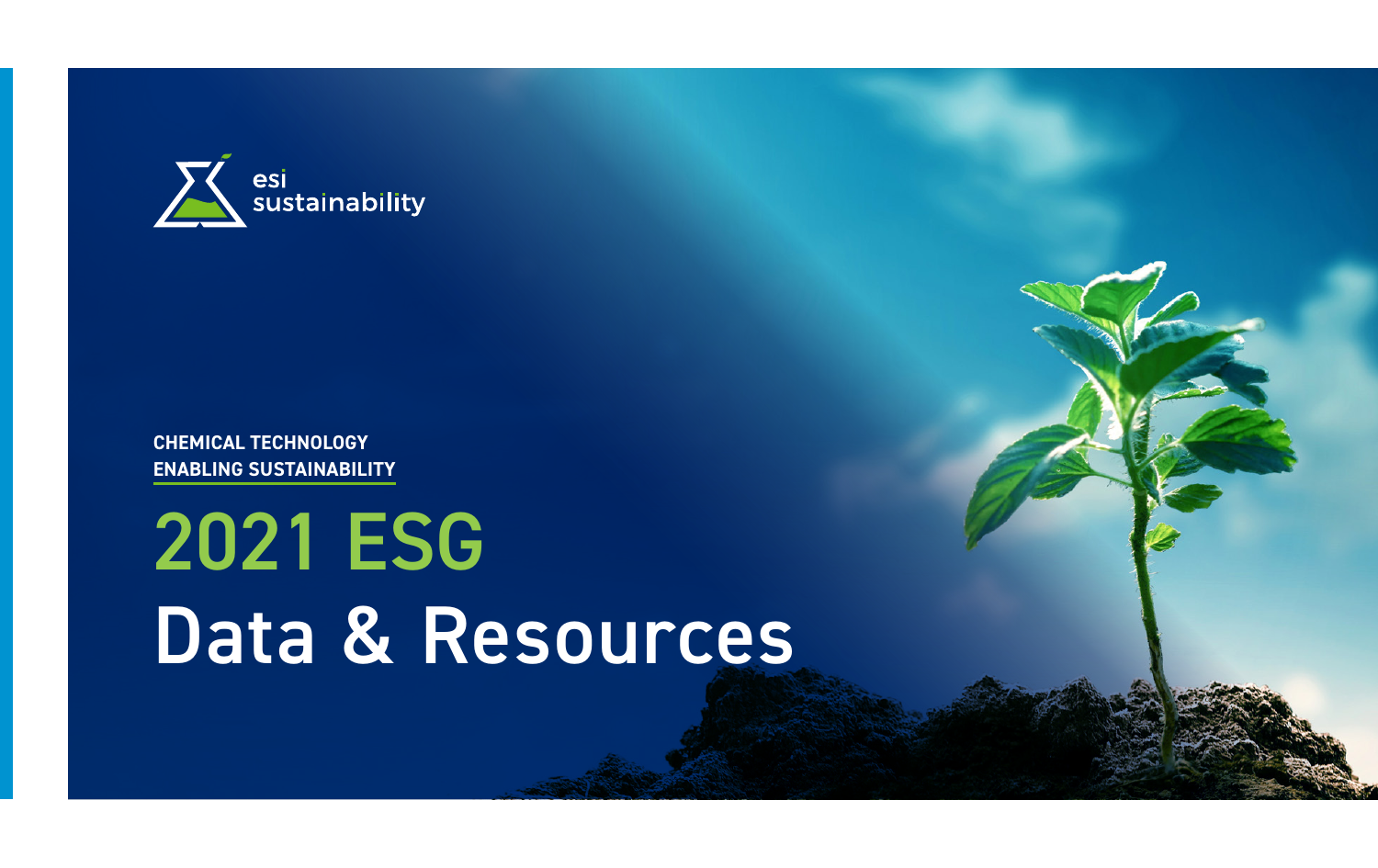### <span id="page-1-0"></span>2021 ESG Data & Resources

Unless otherwise noted, this 2021 ESG Data & Resources supplement covers the period of January 1, 2021 to December 31, 2021 and provides updated and supplemental qualitative and quantitative information with respect to certain key ESG topics described in our 2020 ESG report, which can be found on our [Sustainability Website.](https://elementsolutionsinc.com/sustainability)

| <b>ECONOMIC PERFORMANCE</b>                                            |          |          |
|------------------------------------------------------------------------|----------|----------|
|                                                                        | 2020     | 2021     |
| <b>Segment Net Sales</b>                                               |          |          |
| <b>Electronics Solutions</b>                                           | 63%      | 64%      |
| <b>Industrial Solutions</b>                                            | 37%      | 36%      |
| <b>Regional Net Sales</b>                                              |          |          |
| Americas                                                               | 30%      | 28%      |
| EMEA                                                                   | 27%      | 28%      |
| Asia                                                                   | 43%      | 44%      |
| <b>Business</b>                                                        |          |          |
| Amount Spent on R&D                                                    | \$48.7m  | \$49.8m  |
| Percentage of Sales Spent on R&D                                       | 2.7%     | 2.1%     |
| Total Net Sales from Sustainable Products                              | $$450m+$ | $$650m+$ |
| Percentage of Net Sales from Sustainable Products*                     | $-25%$   | $-27%$   |
| Total Net Sales From Products Designed for Use-Phase Efficiency        | $$180m+$ | \$230m+  |
| Percentage Net Sales From Products Designed for Use-Phase Efficiency** | 10%      | 10%      |
| <b>Operations</b>                                                      |          |          |
| Number of Facilities Around the World (Including from Acquisitions)    | 43       | 60       |
| Number of Countries We Operate In                                      | $50+$    | $50+$    |

\*Includes net sales from all products as defined on page 20 of our 2020 ESG Report, except Ocean-Safe Solutions. \*\*Includes net sales from all products as defined on page 20 of our 2020 ESG Report, except the Recycled Tin products. Additionally, includes our plating on plastic chemical technology.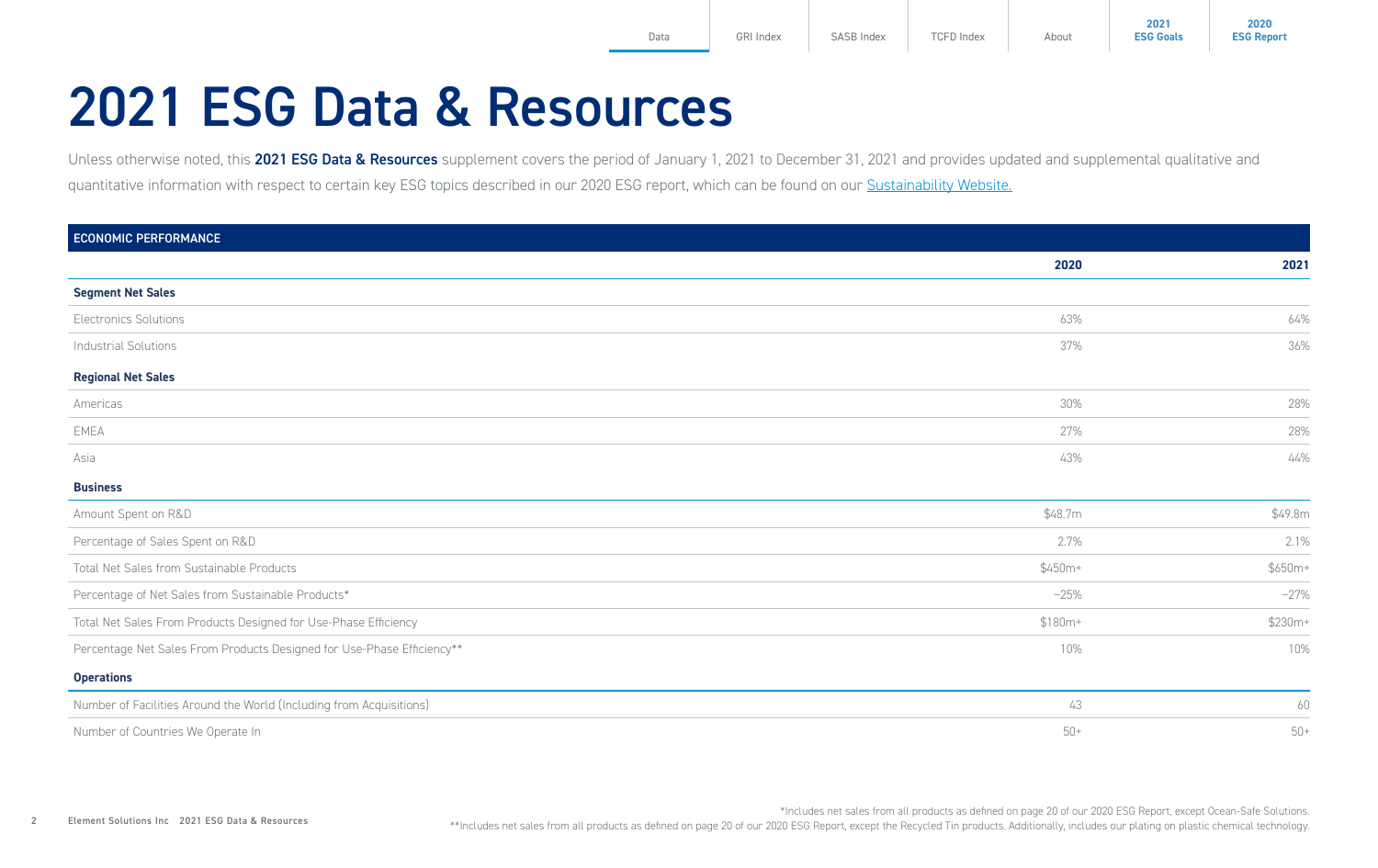<span id="page-2-0"></span>

|                                                                       | Data | GRI Index | SASB Index         | <b>TCFD Index</b> | About              | 2021<br><b>ESG Goals</b> | 2020<br><b>ESG Report</b> |
|-----------------------------------------------------------------------|------|-----------|--------------------|-------------------|--------------------|--------------------------|---------------------------|
| <b>Operations (Cont'd)</b>                                            |      |           | 2019               |                   | 2020               |                          | 2021                      |
| Metric Tons of Production*                                            |      |           | 205,270            |                   | 185,620            |                          | 199,860                   |
| <b>ENERGY AND EMISSIONS</b>                                           |      |           |                    |                   |                    |                          |                           |
|                                                                       |      |           | 2019               |                   | 2020               |                          | 2021                      |
| <b>Fuel and Energy Consumption*</b>                                   |      |           |                    |                   |                    |                          |                           |
| Natural Gas                                                           |      |           | 213,955 GJ         |                   | 201,480 GJ         |                          | 209,625 GJ                |
| Diesel                                                                |      |           | 10,840 GJ          |                   | 9,325 GJ           |                          | 9,695 GJ                  |
| Liquefied Petroleum Gas (LPG)                                         |      |           | 10,345 GJ          |                   | 8,465 GJ           |                          | 8,405 GJ                  |
| Purchased Steam                                                       |      |           | 11,085 GJ          |                   | 6,670 GJ           |                          | 7,425 GJ                  |
| Purchased Electricity                                                 |      |           | 236,625 GJ         |                   | 206,980 GJ         |                          | 209,525 GJ                |
| <b>Total Energy Consumed</b>                                          |      |           | 491,000 GJ         |                   | 459,705 GJ         |                          | 474,175 GJ                |
| Total Energy per MT (Total Production)                                |      |           | 2.39 GJ/MT         |                   | 2.48 GJ/MT         |                          | 2.37 GJ/MT                |
| Total Renewable Energy Sourced or Generated                           |      |           | 8,150 GJ           |                   | 26,785 GJ          |                          | 29,500 GJ                 |
| Percentage Total Renewable Energy Sourced to Total Energy Consumed    |      |           |                    | 1.7%              | 5.8%               |                          | 6.2%                      |
| <b>Greenhouse Gas Emissions</b> (Carbon Dioxide Equivalent - MT CO2e) |      |           |                    |                   |                    |                          |                           |
| Scope 1 Emissions                                                     |      |           | 13,500 MT CO2e     |                   | 12,565 MT CO2e     |                          | 13,050 MT CO2e            |
| Scope 2 Emissions (Market-based Method)                               |      |           | 31,810 MT CO2e     |                   | 27,595 MT CO2e     |                          | 28,400 MT CO2e            |
| Total Scope 1 & 2                                                     |      |           | 45,310 MT CO2e     |                   | 40,160 MT CO2e     |                          | 41,450 MT CO2e            |
| Total Emissions per Production Weight (MT)                            |      |           | 0.22 MT CO2e/MT    |                   | 0.22 MT CO2e/MT    |                          | 0.21 CO2e/MT              |
| WATER*                                                                |      |           |                    |                   |                    |                          |                           |
| <b>Total Water Consumed</b>                                           |      |           | 401,726,460 Liters |                   | 360,301,115 Liters |                          | 372,519,595 Liters        |
| <b>Total Water Discharged</b>                                         |      |           | 211,014,155 Liters |                   | 175,099,875 Liters |                          | 166,945,055 Liters        |

Percentage of Water Consumed from Alternative Water Sources (e.g., Greywater) 3.6% 3.3% 3.6% 3.6% 3.6% 3.6% 3.6%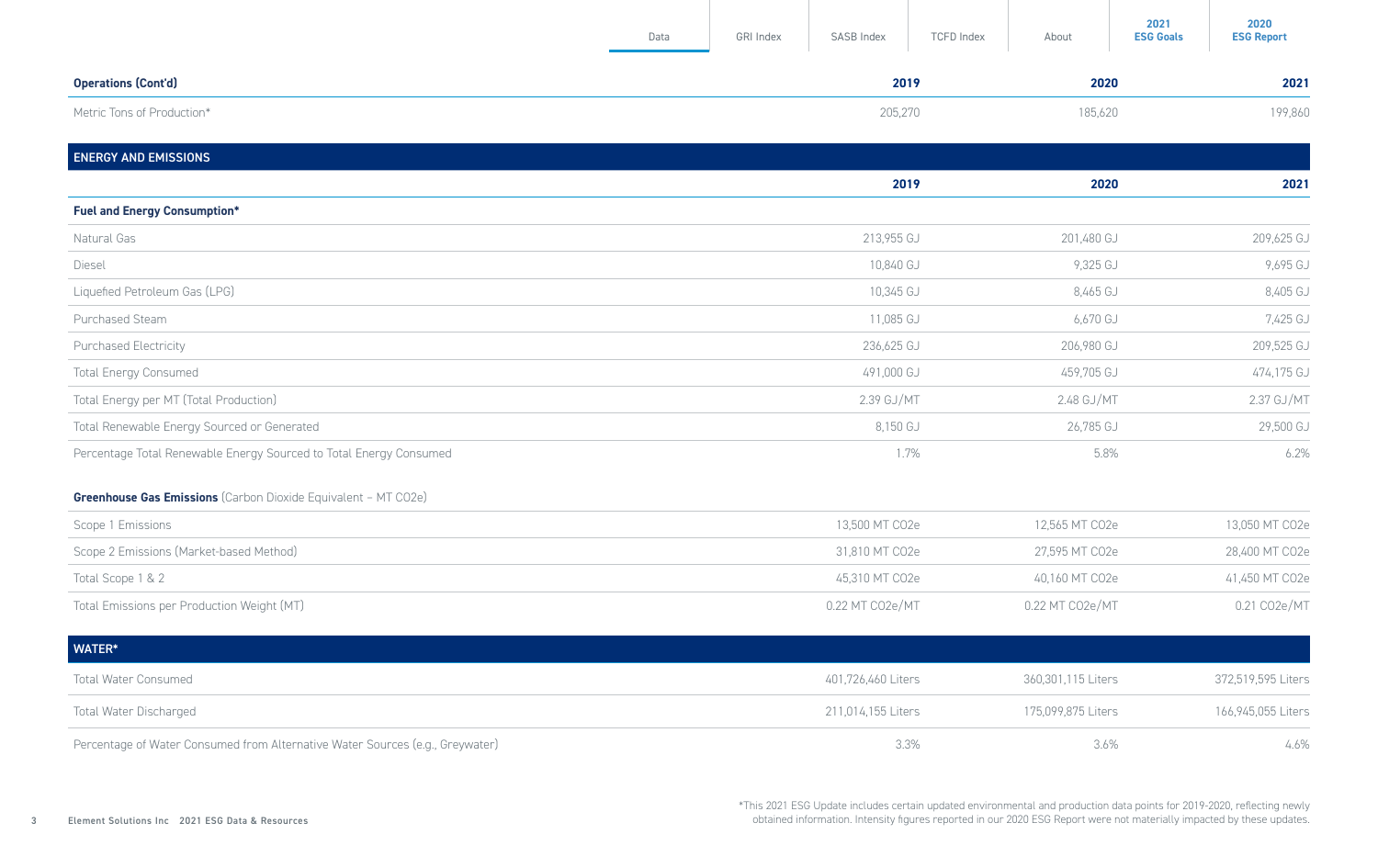<span id="page-3-0"></span>

|                              | Data | GRI Index | SASB Index | <b>TCFD Index</b> | About     | <b>ESG Goals</b> | <b>ESG Report</b> |
|------------------------------|------|-----------|------------|-------------------|-----------|------------------|-------------------|
| WASTE*                       |      |           |            |                   |           |                  |                   |
|                              |      |           | 2019       |                   | 2020      |                  | 2021              |
| Non-Hazardous Waste          |      |           | 5,585 MT   |                   | 5,125 MT  |                  | 5,865 MT          |
| Hazardous Waste              |      |           | 9,670 MT   |                   | 8,115 MT  |                  | 9,790 MT          |
| <b>Total Waste Generated</b> |      |           | 15,255 MT  |                   | 13,240 MT |                  | 15,655 MT         |
| Recycled Non-Hazardous Waste |      |           | 2,720 MT   |                   | 2,710 MT  |                  | 3,135 MT          |

| SNAPSHOT OF OUR PEOPLE           |       |       |  |  |
|----------------------------------|-------|-------|--|--|
| Category                         | 2020  | 2021  |  |  |
| Female Employees                 | 28%   | 29%   |  |  |
| Ethnic Minority Employees (U.S.) | 34%   | 33%   |  |  |
| Part Time Employees              | 1%    | $1\%$ |  |  |
| Total Full-Time Employees        | 4,501 | 5,310 |  |  |



\*This 2021 ESG Update includes certain updated environmental and production data points for 2019-2020, reflecting newly obtained information. Intensity figures reported in our 2020 ESG Report were not materially impacted by these updates. \*\*Other includes American Indian, Alaska Native, Native Hawaiian or Other Pacific Islander and unknown ethnicities.

**2021**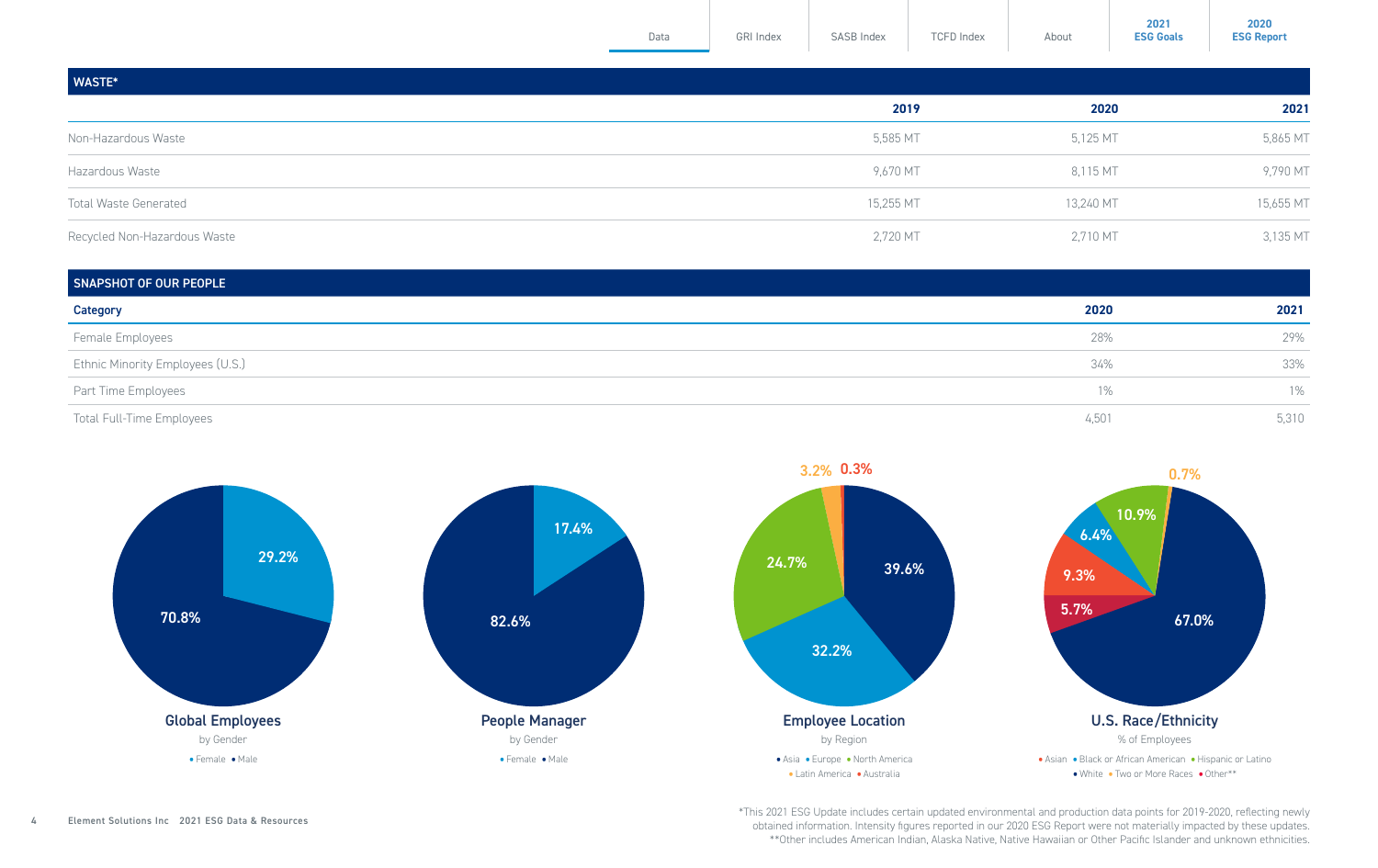<span id="page-4-0"></span>

|                                         | Data | GRI Index | SASB Index | <b>TCFD Index</b><br>About | <b>ESG Goals</b><br><b>ESG Report</b> |
|-----------------------------------------|------|-----------|------------|----------------------------|---------------------------------------|
| <b>GLOBAL WORKFORCE REPRESENTATION</b>  |      |           |            |                            |                                       |
| <b>Overall Headcount</b>                |      |           | 2019       | 2020                       | 2021                                  |
| Total                                   |      |           | 4,377      | 4,435                      | 5,401                                 |
| Male                                    |      |           | 3,113      | 3,176                      | 3,824                                 |
| Female                                  |      |           | 1,264      | 1,259                      | 1,577                                 |
| Employment Work Type: Full Time         |      |           | 4,448      | 4,501                      | 5,310                                 |
| Employment Work Type: Part Time         |      |           | 58         | 52                         | 71                                    |
| Headcount by Rank: Management-Male      |      |           | 256        | 266                        | 330                                   |
| Headcount by Rank: Management-Female    |      |           | 47         | 46                         | 53                                    |
| Headcount by Rank: Professional-Male    |      |           | 1,883      | 1,883                      | 2,262                                 |
| Headcount by Rank: Professional-Female  |      |           | 851        | 850                        | 1,047                                 |
| Headcount by Rank: Others-Male          |      |           | 947        | 971                        | 1,232                                 |
| Headcount by Rank: Others-Female        |      |           | 359        | 348                        | 477                                   |
| New Hires (Including from Acquisitions) |      |           | 680        | 389                        | 630                                   |
| Turnover Rate                           |      |           | 12%        | 11.2%                      | 14.9%                                 |

| U.S. EMPLOYEE COUNT BY ETHNICITY |     |     |     |
|----------------------------------|-----|-----|-----|
| Asian                            | 104 | 105 | 104 |
| Black or African American        | 82  | 73  | 72  |
| Hispanic or Latino               | 122 | 116 | 122 |
| Two or More Races                | 12  | 12  |     |
| Other*                           |     | 61  | 63  |
| White                            | 723 | 722 | 749 |

| <b>EMPLOYEE COUNT BY REGION</b>       |       |       |       |
|---------------------------------------|-------|-------|-------|
| Americas                              | 1,380 | 1,409 | 1,506 |
| Europe, Middle East and Africa (EMEA) | 1,392 | 1,386 | 1,743 |
| Asia-Pacific (APAC)                   | 1,734 | ,758  | 2,152 |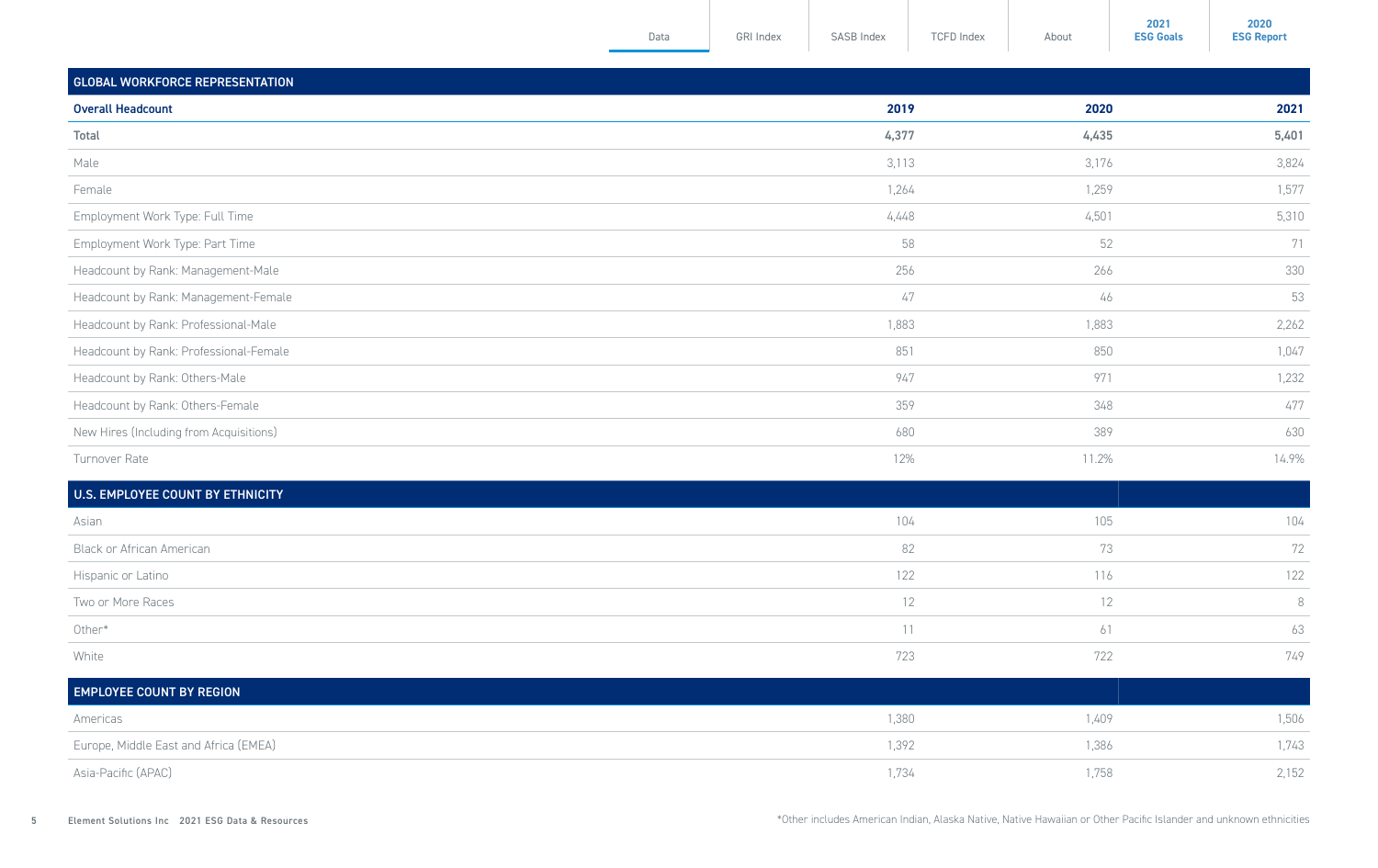<span id="page-5-0"></span>

|                                | Data | GRI Index | SASB Index | <b>TCFD Index</b> | About | <b>ESG Goals</b> | <b>ESG Report</b> |
|--------------------------------|------|-----------|------------|-------------------|-------|------------------|-------------------|
| OVERALL HEADCOUNT BY AGE RANGE |      |           |            |                   |       |                  |                   |
|                                |      |           | 2019       |                   | 2020  |                  | 2021              |
| Under 30                       |      |           | 393        |                   | 453   |                  | 603               |
| 30-40 years                    |      |           | 1,197      |                   | 1,226 |                  | 1,425             |
| 40-50 years                    |      |           | 1,320      |                   | 1,331 |                  | 1,588             |
| 50-60 years                    |      |           | 1,216      |                   | 1,196 |                  | 1,291             |
| 60+ years                      |      |           | 380        |                   | 347   |                  | 494               |
|                                |      |           |            |                   |       |                  |                   |

| <b>ENVIRONMENTAL HEALTH &amp; SAFETY*</b>  |                |                |             |
|--------------------------------------------|----------------|----------------|-------------|
| Total Hours Worked                         | 6,988,505      | 7,121,953      | 7,397,828   |
| Total Number of Recordable Injury/Illness  | 34             | 41             | 36          |
| Total Number of Lost Time Injury/Illness** | 19             | 19             | 18          |
| Total Days Away from Work Injury/Illness   | 384            | 160            | 194         |
| Severity Rate - Days Away from Work (I&I)  | 10.99          | 4.49           | 5.24        |
| Total First Aid-Only Cases                 | 82             | 59             | 54          |
| <b>Total Safety Observations</b>           | 1,408          | 2,622          | 3,792       |
| Total Recordable Incident Rate (TRIR)      | 0.97           | 1.15           | 0.97        |
| Lost Time Injury Rate (LTIR)***            | 0.57           | 0.53           | 0.49        |
| Process Safety Incidents Count (PSIC)-PSE1 | 3              | $\overline{2}$ | 3           |
| Process Safety Incidents Count (PSIC)-PSE2 | $\overline{2}$ | $\overline{2}$ | $\mathbb O$ |
| Percentage Sites ISO 45001 Certified       |                | $33%+$         | $33% +$     |
| Percentage Sites ISO 14001 Certified       |                | 87%            | 87%         |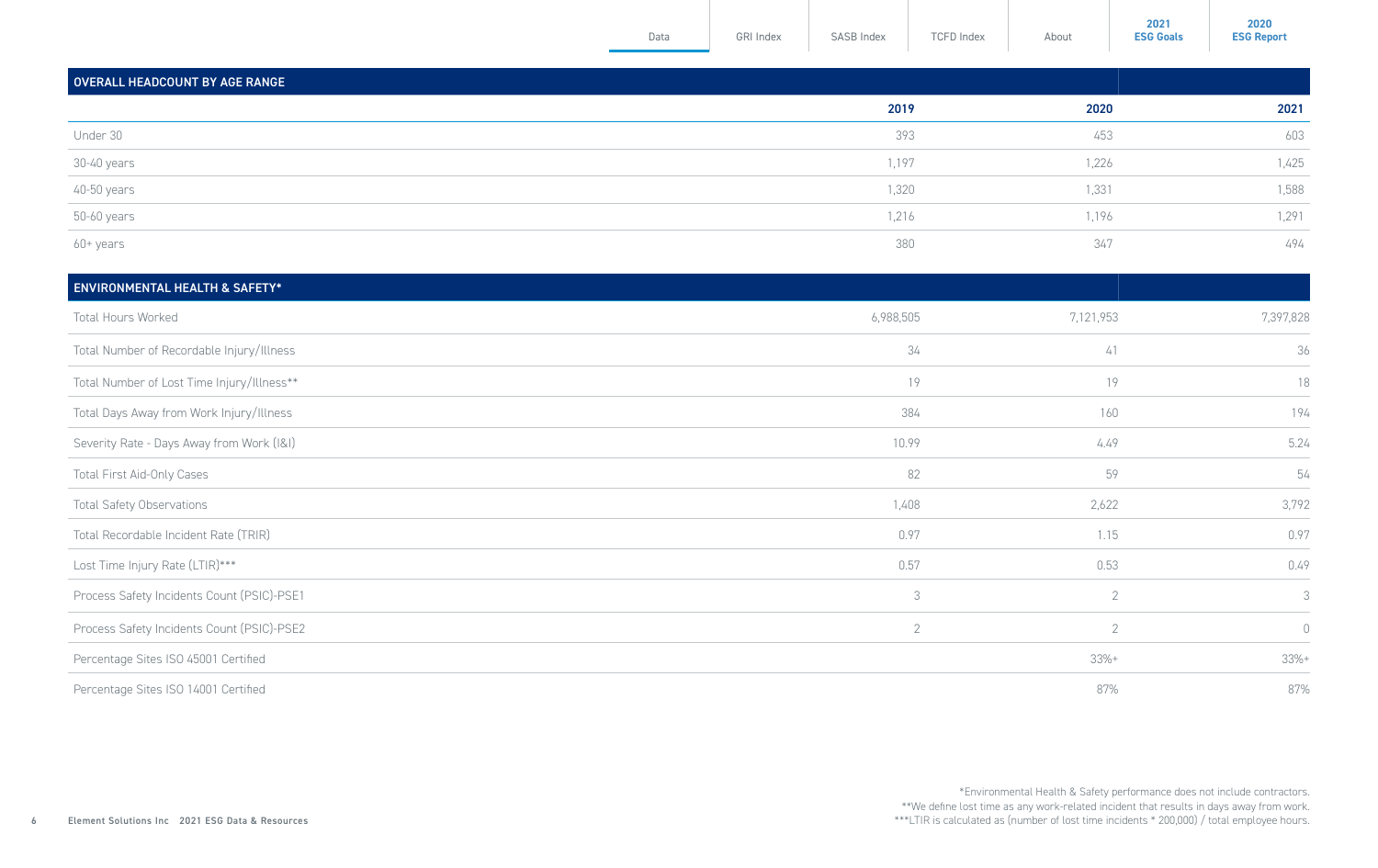| Data | <b>GRI Index</b> | <b>SASB Index</b> | <b>TCFD Index</b> | About |
|------|------------------|-------------------|-------------------|-------|

**2021 [ESG Goals](https://elementsolutionsinc.com/sites/default/files/2022-02/Sustainability%20Goals%20-%20Final.pdf)**

**2020 [ESG Report](https://elementsolutionsinc.com/sites/default/files/2021-08/ElementSolutions2020ESGReport3-5.pdf)**

<span id="page-6-0"></span>

| <b>QUALITY PERFORMANCE</b>                                 |       |       |
|------------------------------------------------------------|-------|-------|
|                                                            | 2020  | 2021  |
| Number of Ideas Submitted to Idea Chest Since Inception*   | 1,723 | 3,115 |
| Percentage of Idea Chest Ideas Implemented Since Inception | 63%   | 55%   |
| Percentage Sites ISO 9001 and/or IATF 16949 Certified      | 100%  | 100%  |
| Type 1 Complaints per Product Shipped**                    | 0.10% | 0.14% |
| Perfect Order Performance (POP)***                         | 95.4% | 93%   |

| <b>COMPLIANCE</b>                                                        |      |      |
|--------------------------------------------------------------------------|------|------|
| Number of Suppliers Audited Through Coupa Risk Assess                    | 425  | 700  |
| Percentage of Employees Who Participated in Business Ethics Training**** | 100% | 100% |
| Percentage of Employees Who Completed Anti-Bribery Training****          | 100% | 100% |
| Percentage of Employees Who Completed Code of Conduct Training****       | 100% | 100% |

| SOCIAL IMPACT                                                                  |        |        |
|--------------------------------------------------------------------------------|--------|--------|
| Internal Fill Rate                                                             | 41%    | 39%    |
| <b>Total Employee Training Hours</b>                                           | 22,810 | 26,283 |
| Percentage of Employees Who Participated in Career and Skill-Specific Training | 50%    | 66%    |
| Percentage of Employees Who Received Development Focused Performance Reviews   | 99%    | 98%    |
| Percentage of Employees Member of Labor Unions                                 | 7%     | 5.5%   |
| Percentage of Employees Without a College Degree                               | 30%    | 32%    |
| Number of Employees Without a College Degree                                   | 1,354  | 1,709  |

| <b>CHARITABLE GIVING</b> |               |                  |
|--------------------------|---------------|------------------|
| Donations                | $-$ \$680,000 | -481<br>poon'oon |

Number of Charities Donated to  $~\sim$ 850  $~\sim$ 850  $~\sim$ 

\*The Idea Chest encourages employees to submit ideas for how we can improve safety, increase efficiency, enhance quality, and foster a better work environment.

\*\*Type 1 complaints relate to anything that can potentially be attributed to a functional issue --including short shelf life, appearance, contamination and product not working as intended among others.

\*\*\*POP is defined as the flawless fulfillment of customer orders by delivering products on time, damage free, and with correct documentation.

Our 2021 performance is primarily attributable to supply chain disruptions related to COVID-19, which impacted our on-time deliveries.

\*\*\*\*Completion of these trainings are conditions of employment.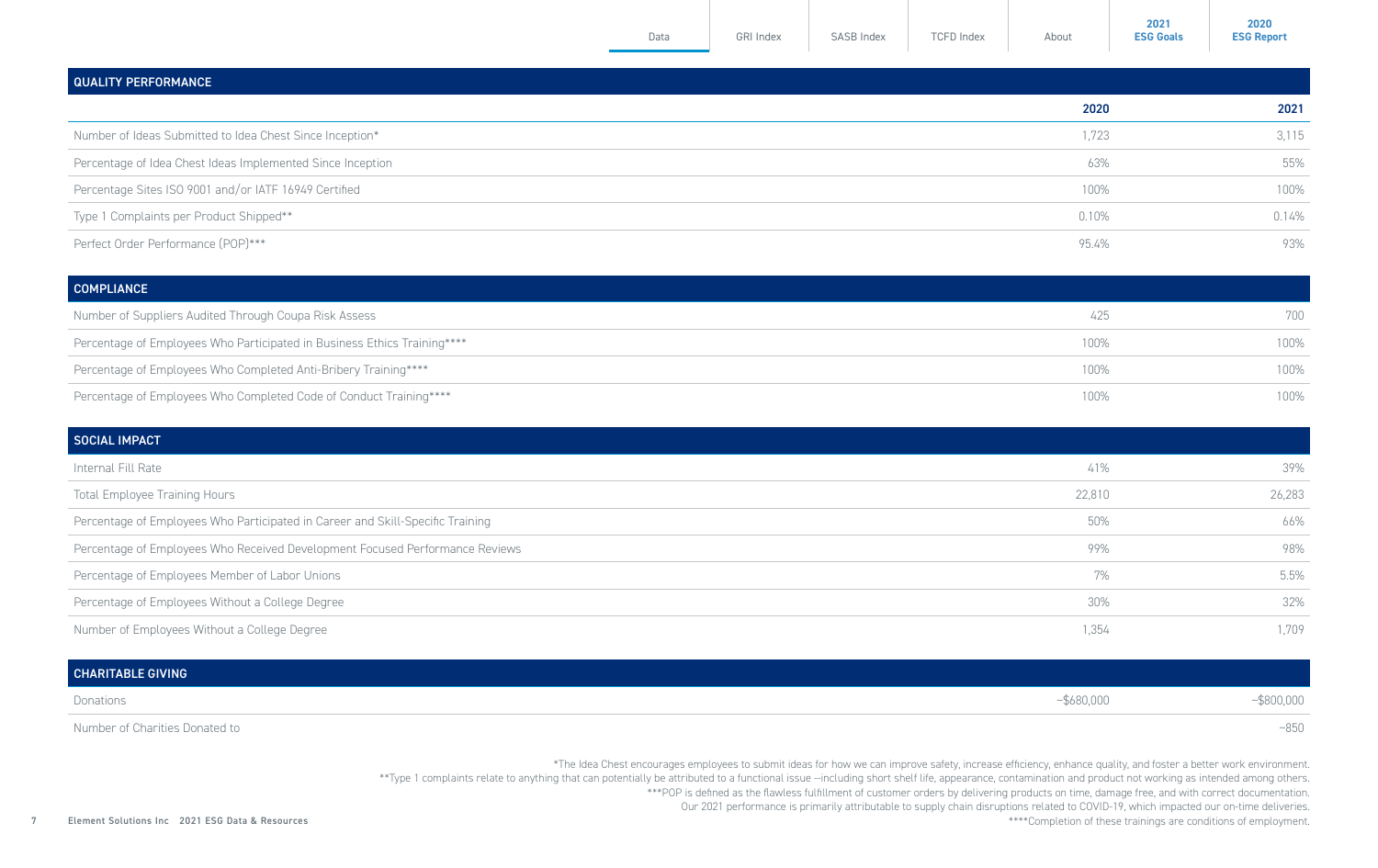<span id="page-7-0"></span>Global Reporting Initiative (GRI) Index

| <b>GENERAL DISCLOSURES (Core option)</b> |                                            |                                                                                                                                                                                                                                                                                                                                          |
|------------------------------------------|--------------------------------------------|------------------------------------------------------------------------------------------------------------------------------------------------------------------------------------------------------------------------------------------------------------------------------------------------------------------------------------------|
| Disclosure number                        | <b>Disclosure description</b>              | <b>Location and Answer</b>                                                                                                                                                                                                                                                                                                               |
| $102 - 1$                                | Name of the organization                   | Element Solutions Inc.                                                                                                                                                                                                                                                                                                                   |
| $102 - 2$                                | Activities, brands, products and services  | 2020 ESG Report (Who We Are, page 2)<br>2020 ESG Report (Enabling the Products of Everyday Life, page 3)<br>2020 ESG Report (Our End Markets, page 4)<br>2021 10-K Annual Report (Business, page 1)<br><b>ESI Website (Overview)</b><br><b>ESI Website (Our History)</b><br><b>ESI Website (Our Businesses)</b>                          |
| $102 - 3$                                | Location of headquarters                   | 2020 ESG Report (Who We Are, page 2)<br>2021 10-K Annual Report (Corporate Information, page 9)<br>ESI's executive offices are located at 500 East Broward Boulevard, Suite 1860, Fort Lauderdale, Florida 33394, USA                                                                                                                    |
| $102 - 4$                                | Location of operations                     | 2020 ESG Report (Who We Are, page 2)<br>2021 10-K Annual Report (Corporate Information, page 9 and Properties, page 22)<br><b>ESI Website (Overview)</b>                                                                                                                                                                                 |
| $102 - 5$                                | Ownership and legal form                   | Our common stock is traded on the New York Stock Exchange under the ticker symbol "ESI." We were incorporated in the State of Delaware on<br>January 22, 2014.<br>2021 10-K Annual Report (Business, page 1)<br>2021 10-K Annual Report (Market for our Common Stock, page 24)<br>2022 Proxy Statement (Security Ownership, pages 54-56) |
| $102 - 6$                                | Markets served                             | 2020 ESG Report (Enabling the Products of Everyday Life, page 3)<br>2020 ESG Report (Our End Markets, page 4)<br>2021 10-K Annual Report (Business, pages 2-4)<br><b>ESI Website</b> (Key Markets)<br><b>ESI Website (Our Businesses)</b>                                                                                                |
| $102 - 7$                                | Scale of the organization                  | 2020 ESG Report (Who We Are, page 2)<br>2020 ESG Report (Our End Markets, page 4)<br>2020 ESG Report (Element Solutions at a Glance, page 7)<br>2021 10-K Annual Report (Business, page 1)                                                                                                                                               |
| $102 - 8$                                | Information on employees and other workers | Snapshot of Our People page 4<br><b>Global Workforce Representation page 5</b><br>U.S. Employee Count by Ethnicity page 5<br><b>Employee Count by Region page 5</b><br>Overall Headcount by Age Range page 6<br>2021 10-K Annual Report (Selling & Marketing, page 6)<br>2021 10-K Annual Report (Human Capital Management, pages 6-7)   |

**2021 [ESG Goals](https://elementsolutionsinc.com/sites/default/files/2022-02/Sustainability%20Goals%20-%20Final.pdf)**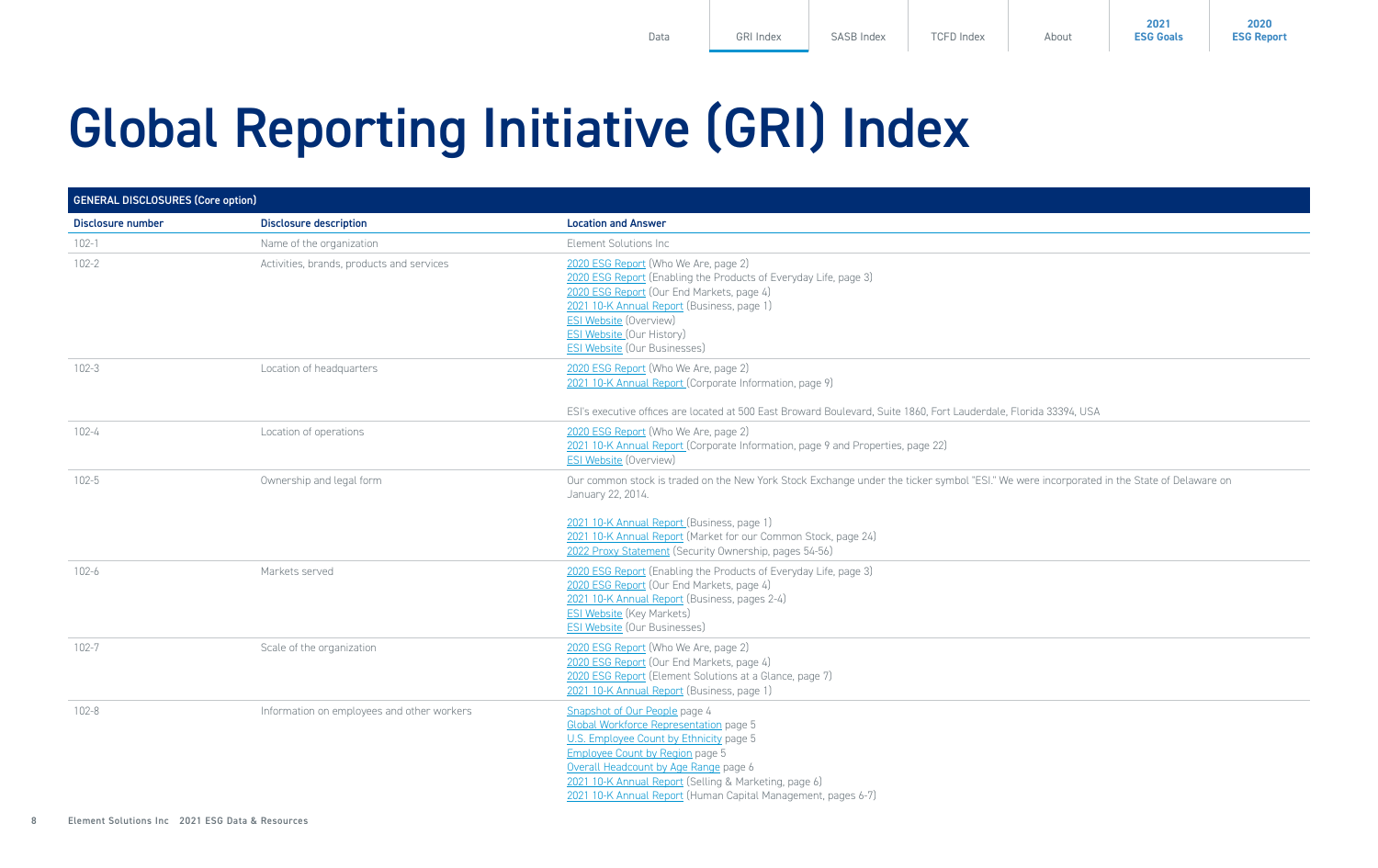|                             |                                                              | Data                                                                                                                                                                                                                                                                                                                                                                                                                                                                                                                                                                                           | GRI Index                                                                                                                                                                                                                                                   | SASB Index | <b>TCFD Index</b> | About | 2021<br><b>ESG Goals</b> | 2020<br><b>ESG Report</b> |  |
|-----------------------------|--------------------------------------------------------------|------------------------------------------------------------------------------------------------------------------------------------------------------------------------------------------------------------------------------------------------------------------------------------------------------------------------------------------------------------------------------------------------------------------------------------------------------------------------------------------------------------------------------------------------------------------------------------------------|-------------------------------------------------------------------------------------------------------------------------------------------------------------------------------------------------------------------------------------------------------------|------------|-------------------|-------|--------------------------|---------------------------|--|
| 102-9                       | Supply chain                                                 | 2020 ESG Report (Responsible Sourcing, page 43)<br>2021 10-K Annual Report (Customers, page 6)<br><b>Supply Chain Conflict Minerals Policy</b><br><b>Supplier Code of Conduct</b>                                                                                                                                                                                                                                                                                                                                                                                                              |                                                                                                                                                                                                                                                             |            |                   |       |                          |                           |  |
| $102 - 10$                  | Significant changes to the organization and its supply chain | There were no significant changes regarding our size, structure, ownership or supply chain in 2021.                                                                                                                                                                                                                                                                                                                                                                                                                                                                                            |                                                                                                                                                                                                                                                             |            |                   |       |                          |                           |  |
| $102 - 11$                  | Precautionary principle                                      | Through our precautionary approach to environmental sustainability and greenhouse gas emissions reduction, we continuously monitor and address the<br>physical risks associated with climate change. Our ESG Executive Steering Committee identifies and monitors potential risks that may have an impact on<br>business continuity or increase the cost of operations due to climate-related issues.                                                                                                                                                                                          |                                                                                                                                                                                                                                                             |            |                   |       |                          |                           |  |
|                             |                                                              | <b>TCFD Index</b>                                                                                                                                                                                                                                                                                                                                                                                                                                                                                                                                                                              | Our 2021 TCFD Index marks the first time that ESI is reporting following the TCFD Recommendations. This initiative demonstrates our commitment to<br>providing transparency on how we manage climate-related risks and opportunities across our businesses. |            |                   |       |                          |                           |  |
|                             |                                                              | 2020 ESG Report (From Idea to Sustainable Solution: How We Innovate, page 21)<br>2020 ESG Report (Governance and Accountability, page 47)<br><b>Global Quality Policy (Promoting a Culture of Sustainability)</b>                                                                                                                                                                                                                                                                                                                                                                              |                                                                                                                                                                                                                                                             |            |                   |       |                          |                           |  |
| 102-12                      | External initiatives                                         | 2020 ESG Report (External Memberships, Associations, and Certificates, page 52)<br>2020 ESG Report (Stakeholder Engagement, page 48)                                                                                                                                                                                                                                                                                                                                                                                                                                                           |                                                                                                                                                                                                                                                             |            |                   |       |                          |                           |  |
| 102-13                      | Membership of associations                                   | 2020 ESG Report (External Memberships, Associations, and Certificates, page 52)                                                                                                                                                                                                                                                                                                                                                                                                                                                                                                                |                                                                                                                                                                                                                                                             |            |                   |       |                          |                           |  |
| <b>Strategy</b>             |                                                              |                                                                                                                                                                                                                                                                                                                                                                                                                                                                                                                                                                                                |                                                                                                                                                                                                                                                             |            |                   |       |                          |                           |  |
| 102-14                      | Statement from senior decision-maker                         | 2020 ESG Report (CEO Message, page 1)                                                                                                                                                                                                                                                                                                                                                                                                                                                                                                                                                          |                                                                                                                                                                                                                                                             |            |                   |       |                          |                           |  |
| $102 - 15$                  | Key impacts, risks and opportunities                         | 2020 ESG Report (Our ESG Priorities, page 9)<br>2020 ESG Report (ESG Moving Forward, page 10)<br><b>TCFD Index</b><br><b>Sustainability Website</b><br>2021 10-K Annual Report (Risk Factors, pages 10-22)<br>2022 Proxy Statement (Risk Management and Oversight, page 19-20)                                                                                                                                                                                                                                                                                                                 |                                                                                                                                                                                                                                                             |            |                   |       |                          |                           |  |
| <b>Ethics and Integrity</b> |                                                              |                                                                                                                                                                                                                                                                                                                                                                                                                                                                                                                                                                                                |                                                                                                                                                                                                                                                             |            |                   |       |                          |                           |  |
| 102-16                      | Values, principles, standards and norms of behavior          | Our employees embody the "5Cs" of our culture in their interactions with customers, colleagues and other counterparties to drive sustainable financial<br>performance and create a rewarding environment. Our "5Cs" core values are: "Challenge," "Commit," "Collaborate," "Choose" and "Care."                                                                                                                                                                                                                                                                                                |                                                                                                                                                                                                                                                             |            |                   |       |                          |                           |  |
|                             |                                                              | 2020 ESG Report (The Elements of Our Culture, page 6)<br>2020 ESG Report (Responsible Sourcing Policies and Commitments, page 45)<br>2020 ESG Report (Ethics and Compliance, page 49)<br>2020 ESG Report (Policies, Reports and Disclosures, page 53)<br><b>Sustainability Website (Policies)</b><br>Board of Directors Governance Principles and Code of Conduct<br><b>Business Conduct and Ethics Policy</b><br>Code of Ethics for Senior Financial Officers<br>2022 Proxy Statement (Corporate Governance Guidelines, page 9)                                                               |                                                                                                                                                                                                                                                             |            |                   |       |                          |                           |  |
| 102-17                      | "Mechanisms for advice and<br>concerns about ethics"         | Business Conduct and Ethics Policy (Corporate Compliance Hotline, page 16)<br>Foreign Corrupt Practices Act/Anti-Corruption Policy (6.4 Notice; Reporting)<br>2020 ESG Report (Stakeholder Engagement, page 48)                                                                                                                                                                                                                                                                                                                                                                                |                                                                                                                                                                                                                                                             |            |                   |       |                          |                           |  |
|                             |                                                              | Our toll-free and toll numbers and online portal provides for the anonymous and confidential reporting of suspected violations of law or Company policies,<br>including complaints or concerns regarding internal accounting controls, auditing matters, or perceived accounting irregularities. These numbers are<br>available 24 hours, 7 days per week. A written report of the call will be provided to the appropriate Company officials for follow-up and resolution and, if<br>appropriate, to the Chair of the Audit Committee of our Board of Directors for follow-up and resolution. |                                                                                                                                                                                                                                                             |            |                   |       |                          |                           |  |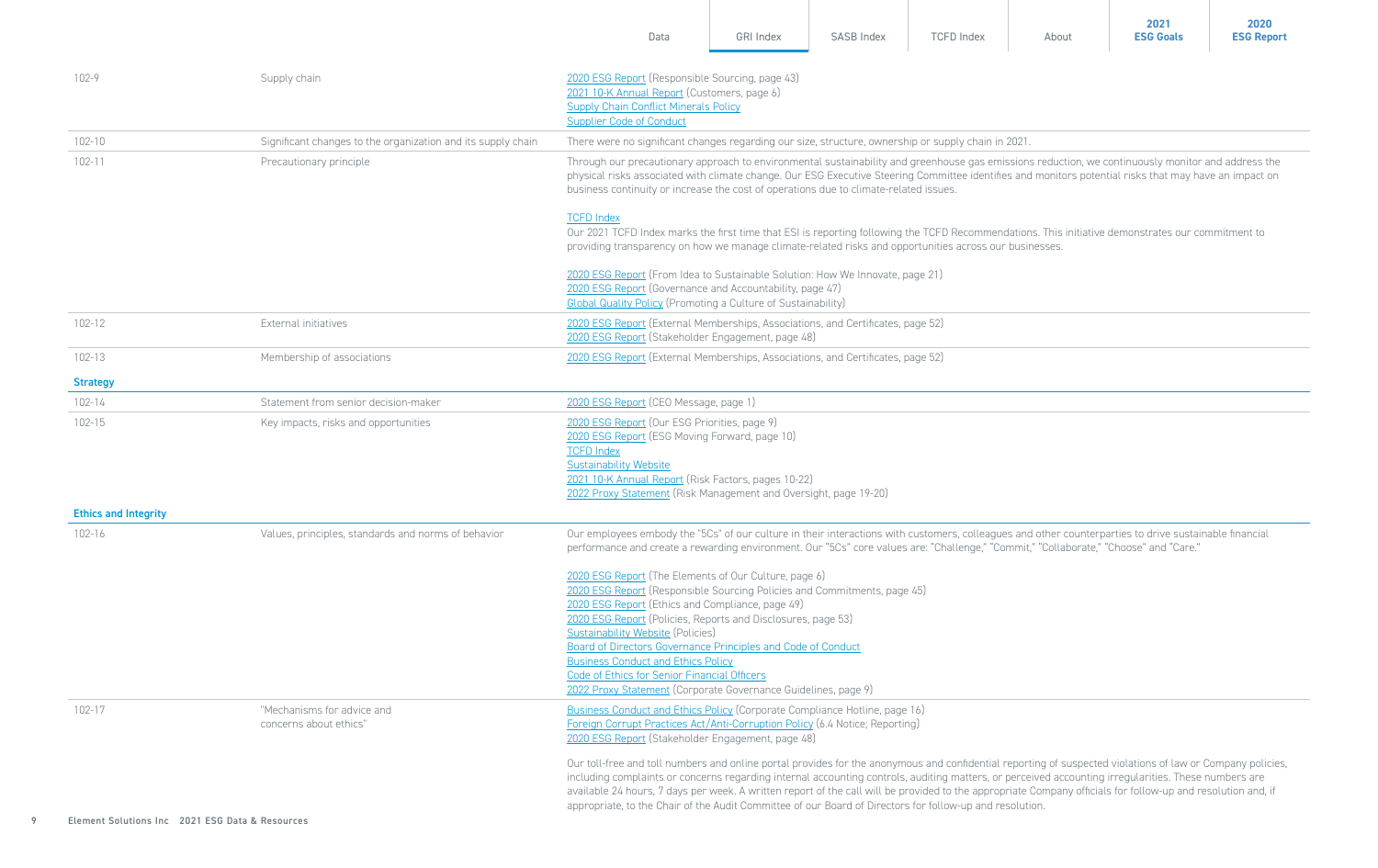| Governance                    |                                                                                 |                                                                                                                                                                                                                                                                                                                                                                       |
|-------------------------------|---------------------------------------------------------------------------------|-----------------------------------------------------------------------------------------------------------------------------------------------------------------------------------------------------------------------------------------------------------------------------------------------------------------------------------------------------------------------|
| $102 - 18$                    | Governance structure                                                            | 2020 ESG Report (Governance and Compliance, page 46)<br>2020 ESG Report (Board Oversight, page 47)<br><b>ESI Website</b> (Corporate Governance)<br>2022 Proxy Statement (Corporate Governance, pages 8-15)                                                                                                                                                            |
| 102-19                        | Delegating authority                                                            | 2020 ESG Report (Governance and Compliance, page 46)<br>2020 ESG Report (Managing ESG Strategy and Performance, page 47)                                                                                                                                                                                                                                              |
| 102-20                        | Executive-level responsibility for economic, environmental and<br>social topics | 2020 ESG Report (Governance and Compliance, page 46)<br>2020 ESG Report (Managing ESG Strategy and Performance, page 47)<br><b>TCFD Index</b>                                                                                                                                                                                                                         |
| 102-22                        | Composition of the highest governance body and<br>its committees                | We maintain gender and ethnic diversity on our Board.<br>2020 ESG Report (Board Oversight, page 47)<br>Snapshot of Our People page 4<br><b>ESI Website</b> (Board of Directors)<br><b>ESI Website (Board Committees)</b>                                                                                                                                              |
| 102-23                        | Chair of the highest governance body                                            | 2022 Proxy Statement (Board of Directors Nominees, pages 4-7)<br>2022 Proxy Statement (Board Leadership Structure, page 14)                                                                                                                                                                                                                                           |
| 102-24                        | Nominating and selecting the highest governance body                            | 2020 ESG Report (Board Oversight, page 47)<br>Board of Directors Governance Principles and Code of Conduct<br>Nominating and Policies Committee Charter                                                                                                                                                                                                               |
| 102-25                        | Conflicts of interest                                                           | 2020 ESG Report (Board Oversight, page 47)<br>Board of Directors Governance Principles and Code of Conduct page 2<br>2022 Proxy Statement (Certain Relationships and Related Transactions, pages 21-22)                                                                                                                                                               |
| 102-26                        | Role of highest governance body in setting purpose, values<br>and strategy      | 2020 ESG Report (Governance and Compliance, page 46)<br>2020 ESG Report (Managing ESG Strategy and Performance, page 47)<br>2022 Proxy Statement (Role of the Board of Directors, page 13)                                                                                                                                                                            |
| 102-27                        | Collective knowledge of highest governance body                                 | 2020 ESG Report (Governance and Compliance, page 46)<br>2020 ESG Report (Managing ESG Strategy and Performance, page 47)<br>2022 Proxy Statement (Board of Directors Nominees, pages 4-7)                                                                                                                                                                             |
| 102-28                        | Evaluating the highest governance<br>body's performance                         | 2020 ESG Report (Board Oversight, page 47)<br>Board of Directors Governance Principles and Code of Conduct pages 1-2<br>2022 Proxy Statement (Board and Committee Assessment Process, page 19)<br>Board oversight for ESG matters was formalized in the updated Nominating and Policies Committee Charter in early 2021.<br>Nominating and Policies Committee Charter |
| 102-35                        | Remuneration policies                                                           | <b>Compensation Committee Charter</b><br>2022 Proxy Statement (Compensation Discussion and Analysis, pages 25-42)                                                                                                                                                                                                                                                     |
| 102-36                        | Process for determining<br>remuneration                                         | <b>Compensation Committee Charter</b><br>2022 Proxy Statement (Compensation Discussion and Analysis, pages 25-42)                                                                                                                                                                                                                                                     |
| 102-38                        | Annual compensation ratio                                                       | 2022 Proxy Statement (Pay Ratio, pages 44-45)                                                                                                                                                                                                                                                                                                                         |
| <b>Stakeholder Engagement</b> |                                                                                 |                                                                                                                                                                                                                                                                                                                                                                       |
| 102-40                        | List of stakeholder groups                                                      | 2020 ESG Report (Our ESG Priorities, page 9)<br>2020 ESG Report (Stakeholder Engagement, page 48)<br><b>Sustainability Goals</b>                                                                                                                                                                                                                                      |

[Data](#page-1-0) [GRI Index](#page-7-0) [SASB Index](#page-16-0) [TCFD Index](#page-18-0) [About](#page-24-0)

**2021 [ESG Goals](https://elementsolutionsinc.com/sites/default/files/2022-02/Sustainability%20Goals%20-%20Final.pdf)**

**2020 [ESG Report](https://elementsolutionsinc.com/sites/default/files/2021-08/ElementSolutions2020ESGReport3-5.pdf)**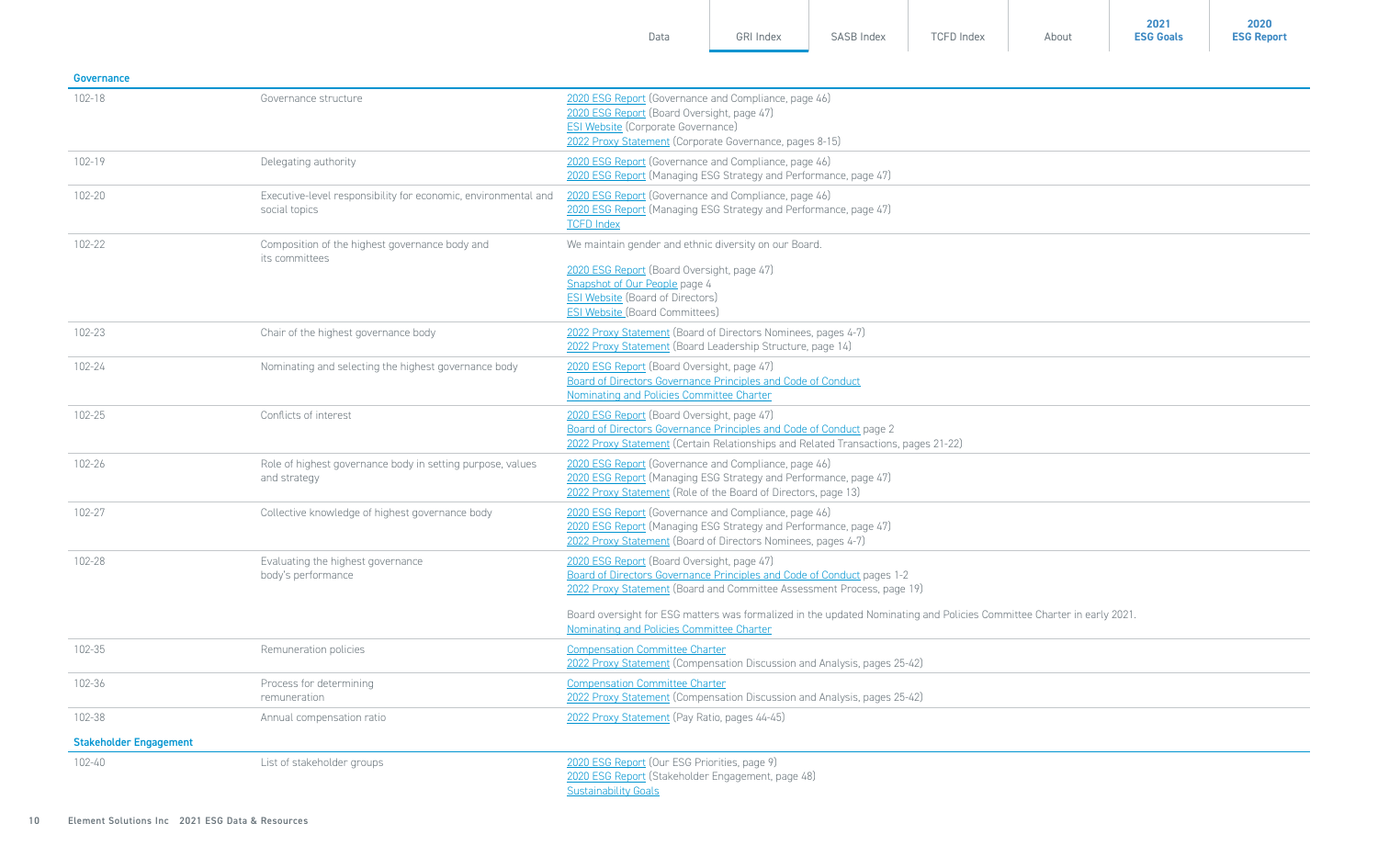|                                       |                                                                                   | Data                                                                                                                                                                                                                                                                                                                                                           | <b>GRI Index</b> | SASB Index | <b>TCFD Index</b> | About | 2021<br><b>ESG Goals</b> | 2020<br><b>ESG Report</b> |
|---------------------------------------|-----------------------------------------------------------------------------------|----------------------------------------------------------------------------------------------------------------------------------------------------------------------------------------------------------------------------------------------------------------------------------------------------------------------------------------------------------------|------------------|------------|-------------------|-------|--------------------------|---------------------------|
| $102 - 41$                            | Collective bargaining agreements                                                  | We respect the rights of our employees to freely associate and bargain collectively in a legal, ethical and safe way.<br><b>Sustainability Website (Labor Rights)</b><br>2020 ESG Report (Labor Rights, page 32)                                                                                                                                               |                  |            |                   |       |                          |                           |
| $102 - 42$                            | Identifying and selecting stakeholders                                            | 2020 ESG Report (Our ESG Priorities, page 9)<br>2020 ESG Report (Stakeholder Engagement, page 48)<br><b>Sustainability Goals</b>                                                                                                                                                                                                                               |                  |            |                   |       |                          |                           |
| 102-43                                | Approach to stakeholder engagement                                                | 2020 ESG Report (Our ESG Priorities, page 9)<br>2020 ESG Report (Stakeholder Engagement, page 48)<br><b>Sustainability Goals</b><br><b>Sustainability Website</b>                                                                                                                                                                                              |                  |            |                   |       |                          |                           |
| 102-44                                | Key topics and concerns raised                                                    | 2020 ESG Report (Our ESG Priorities, page 9)<br><b>Sustainability Goals</b><br><b>Sustainability Website</b>                                                                                                                                                                                                                                                   |                  |            |                   |       |                          |                           |
| 102-45                                | Entities included in the consolidated financial statements                        | 2021 10-K Annual Report (Exhibit 21.1, List of Subsidiaries [as of December 31, 2021])                                                                                                                                                                                                                                                                         |                  |            |                   |       |                          |                           |
| 102-46                                | Defining report content and topic Boundaries                                      | 2020 ESG Report (Our ESG Priorities, page 9)<br><b>Sustainability Goals</b>                                                                                                                                                                                                                                                                                    |                  |            |                   |       |                          |                           |
| 102-47                                | List of material topics                                                           | 2020 ESG Report (Our ESG Priorities, page 9)<br><b>Sustainability Goals</b>                                                                                                                                                                                                                                                                                    |                  |            |                   |       |                          |                           |
| 102-48                                | Restatements of information                                                       | This 2021 ESG Update includes certain updated environmental and production data points for 2019-2020, reflecting newly obtained information. Intensity<br>figures reported in our 2020 ESG Report were not materially impacted by these updates.                                                                                                               |                  |            |                   |       |                          |                           |
| 102-49                                | Changes in reporting                                                              | There are no material changes in reporting for 2021.                                                                                                                                                                                                                                                                                                           |                  |            |                   |       |                          |                           |
| 102-50                                | Reporting period                                                                  | January 1, 2021 to December 31, 2021                                                                                                                                                                                                                                                                                                                           |                  |            |                   |       |                          |                           |
| 102-51                                | Date of most recent report                                                        | The date of our most recent previous report is February 24, 2020.                                                                                                                                                                                                                                                                                              |                  |            |                   |       |                          |                           |
| 102-52                                | Reporting cycle                                                                   | Annual                                                                                                                                                                                                                                                                                                                                                         |                  |            |                   |       |                          |                           |
| 102-53                                | Contact point for questions regarding the report                                  | sustainability@elementsolutionsinc.com                                                                                                                                                                                                                                                                                                                         |                  |            |                   |       |                          |                           |
| 102-54                                | Claims of reporting in accordance with the<br><b>GRI Standards</b>                | <b>About This Update</b><br>We have reported in accordance with the GRI Standards: "Core" option.                                                                                                                                                                                                                                                              |                  |            |                   |       |                          |                           |
| 102-55                                | GRI Index                                                                         | <b>GRI Index</b>                                                                                                                                                                                                                                                                                                                                               |                  |            |                   |       |                          |                           |
| <b>GRI TOPIC-SPECIFIC DISCLOSURES</b> |                                                                                   |                                                                                                                                                                                                                                                                                                                                                                |                  |            |                   |       |                          |                           |
| <b>Economic Performance</b>           |                                                                                   |                                                                                                                                                                                                                                                                                                                                                                |                  |            |                   |       |                          |                           |
| 201                                   | 103: Management Approach                                                          | <b>About This Update</b><br>2020 ESG Report (About This Report, pages 1-9, 25)<br><u>UK Tax Strategy</u>                                                                                                                                                                                                                                                       |                  |            |                   |       |                          |                           |
| $201 - 2$                             | Financial implications and other risks and<br>opportunities due to climate change | <b>About This Update</b><br>2020 ESG Report (Managing Our Impact, page 26)<br><b>TCFD Index</b><br>Our 2021 TCFD Index marks the first time that ESI is reporting following the TCFD Recommendations. This initiative demonstrates our commitment to<br>providing transparency on how we manage climate-related risks and opportunities across our businesses. |                  |            |                   |       |                          |                           |
| $201 - 3$                             | Defined benefit plan obligations and other<br>retirement plans                    | 2020 ESG Report (Talent Attraction, page 33)<br>2022 Proxy Statement (Benefits and Other Perquisites, pages 39-40)                                                                                                                                                                                                                                             |                  |            |                   |       |                          |                           |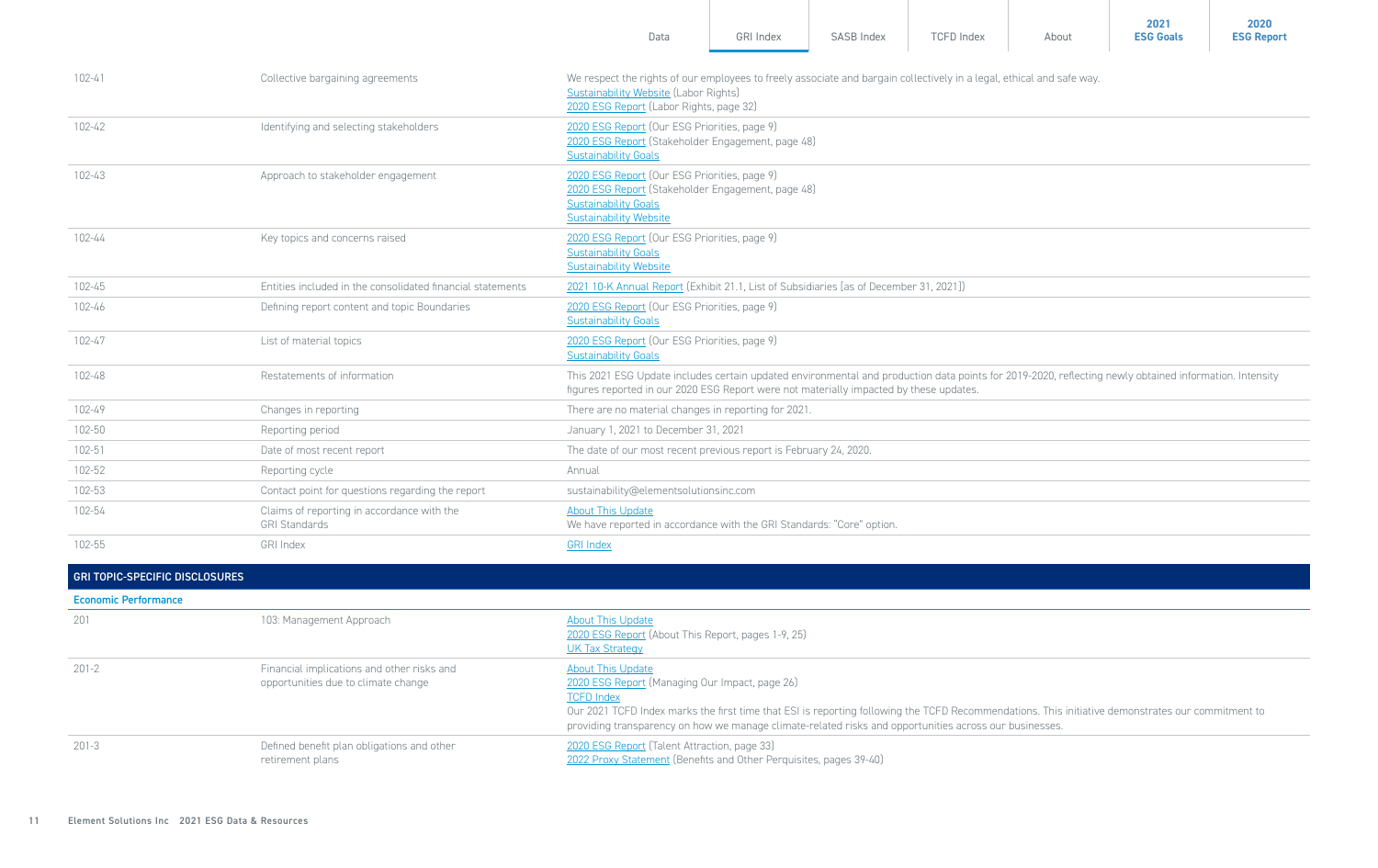| <b>Anti-Corruption</b>     |                                                                             |                                                                                                                                                                                                                                                                                                                                                                                                                                                                                                   |
|----------------------------|-----------------------------------------------------------------------------|---------------------------------------------------------------------------------------------------------------------------------------------------------------------------------------------------------------------------------------------------------------------------------------------------------------------------------------------------------------------------------------------------------------------------------------------------------------------------------------------------|
| 205                        | 103: Management Approach                                                    | 2020 ESG Report (Ethics and Compliance, page 49)<br>2020 ESG Report (Managing Risks, page 49)<br>2020 ESG Report (Training and Monitoring, page 50)<br>Business Conduct and Ethics Policy (pages 7, 8, 14)<br>Foreign Corrupt Practices Act/Anti-Corruption Policy<br>2021 10-K Annual Report (Risk Factors, page 16-17)                                                                                                                                                                          |
| $205 - 2$                  | Communication and training about anti-corruption policies and<br>procedures | 2020 ESG Report (Training and Monitoring, page 50)<br>Due to confidentiality constraints, the total number and percentage of employees that have received training on anti-corruption, broken down by employee<br>category and region, is not included in this 2021 ESG Update. Due to confidentiality constraints, the total number and percentage of governance body<br>members that have received training on anti-corruption, broken down by region, is not included in this 2021 ESG Update. |
| $205 - 3$                  | Confirmed incidents of corruption of actions taken                          | Omitted in this 2021 ESG Update due to confidentiality constraints.                                                                                                                                                                                                                                                                                                                                                                                                                               |
| <b>Energy</b>              |                                                                             |                                                                                                                                                                                                                                                                                                                                                                                                                                                                                                   |
| 302                        | 103: Management Approach                                                    | 2020 ESG Report (Energy, Emissions and Climate Change, page 26)<br>2020 ESG Report (Managing Our Impact, page 26)<br><b>TCFD Index</b><br><b>Sustainability Goals</b>                                                                                                                                                                                                                                                                                                                             |
| $302 - 1$                  | Energy consumption within the organization                                  | 2020 ESG Report (Measuring Our Footprint, page 26)<br><b>Energy and Emissions page 3</b><br><b>TCFD Index</b>                                                                                                                                                                                                                                                                                                                                                                                     |
| $302 - 3$                  | Energy intensity                                                            | 2020 ESG Report (Energy, Emissions and Climate Change, page 26)<br>2020 ESG Report (Measuring Our Footprint, page 26)<br><b>Energy and Emissions page 3</b><br><b>TCFD Index</b>                                                                                                                                                                                                                                                                                                                  |
| <b>Water and Effluents</b> |                                                                             |                                                                                                                                                                                                                                                                                                                                                                                                                                                                                                   |
| 303                        | 103: Management Approach                                                    | 2020 ESG Report (Water and Waste, page 28)                                                                                                                                                                                                                                                                                                                                                                                                                                                        |
| $303-1$                    | Interactions with water as a shared resource                                | 2020 ESG Report (Water and Waste, page 28)<br>2020 ESG Report (Monitoring and Reducing Water, page 28)<br>Water and Waste pages 3-4                                                                                                                                                                                                                                                                                                                                                               |
| $303 - 4$                  | Water discharge                                                             | 2020 ESG Report (Monitoring and Reducing Water, page 28)<br>Water and Waste pages 3-4                                                                                                                                                                                                                                                                                                                                                                                                             |
| $303 - 5$                  | Water consumption                                                           | 2020 ESG Report (Monitoring and Reducing Water, page 28)<br>Water and Waste pages 3-4                                                                                                                                                                                                                                                                                                                                                                                                             |
| <b>Emissions</b>           |                                                                             |                                                                                                                                                                                                                                                                                                                                                                                                                                                                                                   |
| 305                        | 103: Management Approach                                                    | 2020 ESG Report (Energy, Emissions and Climate Change, page 26)<br>2020 ESG Report (Managing Our Impact, page 26)<br><b>TCFD Index</b>                                                                                                                                                                                                                                                                                                                                                            |
| $305 - 1$                  | Direct (Scope 1) GHG emissions                                              | 2020 ESG Report (Measuring Our Footprint, page 26)                                                                                                                                                                                                                                                                                                                                                                                                                                                |
| $305 - 2$                  | Energy indirect (Scope 2) GHG emissions                                     | 2020 ESG Report (Measuring Our Footprint, page 26)                                                                                                                                                                                                                                                                                                                                                                                                                                                |
| $305 - 4$                  | GHG emissions intensity                                                     | 2020 ESG Report (Measuring Our Footprint, page 26)                                                                                                                                                                                                                                                                                                                                                                                                                                                |
| $305 - 5$                  | Reduction of GHG emissions                                                  | 2020 ESG Report (Energy, Emissions and Climate Change, page 26)<br>2020 ESG Report (Managing Our Impact, page 26)<br><b>TCFD Index</b>                                                                                                                                                                                                                                                                                                                                                            |

[Data](#page-1-0) [GRI Index](#page-7-0) [SASB Index](#page-16-0) [TCFD Index](#page-18-0) [About](#page-24-0)

**2021 [ESG Goals](https://elementsolutionsinc.com/sites/default/files/2022-02/Sustainability%20Goals%20-%20Final.pdf)**

**2020 [ESG Report](https://elementsolutionsinc.com/sites/default/files/2021-08/ElementSolutions2020ESGReport3-5.pdf)**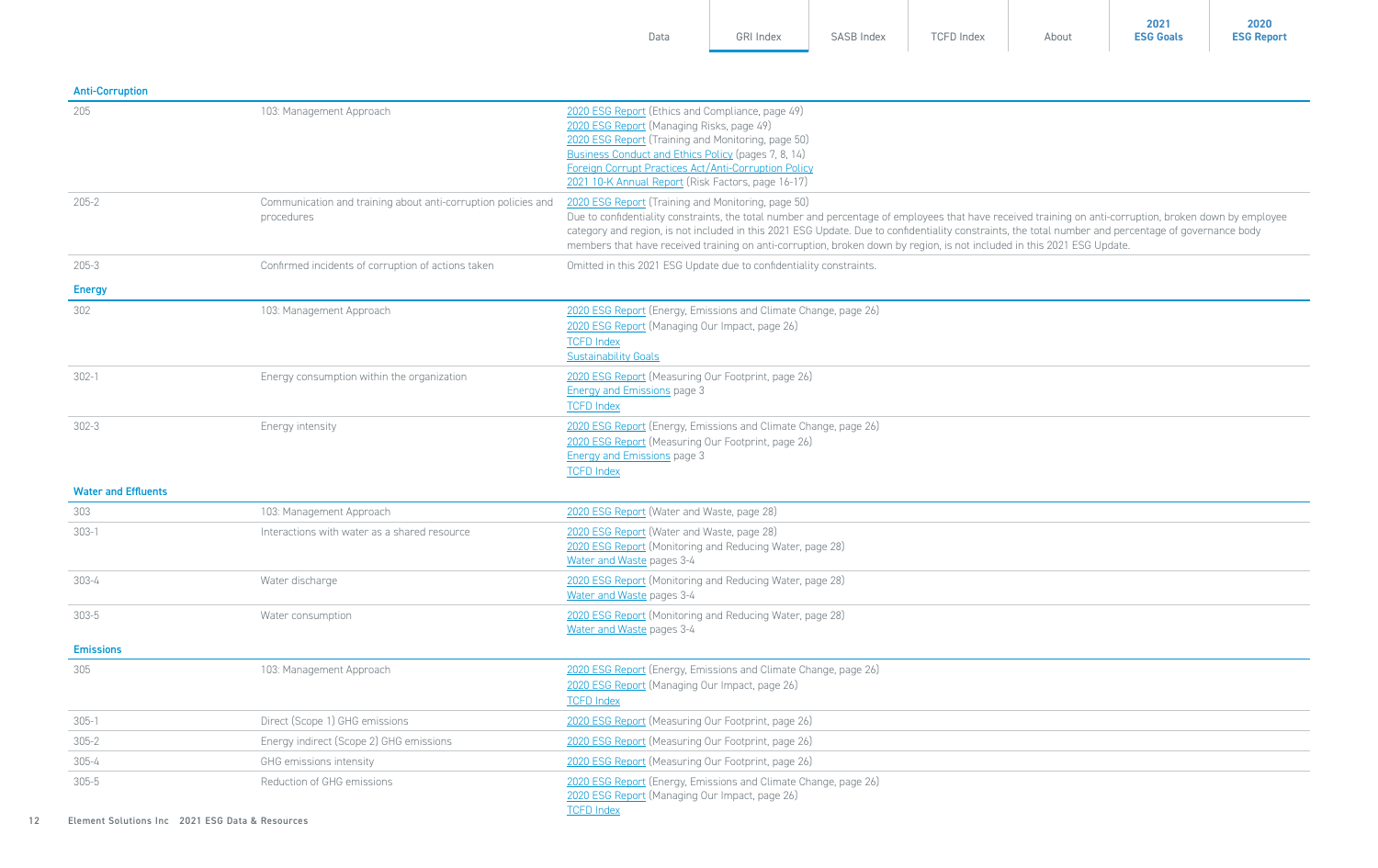| Data | <b>GRI Index</b> | SASB Index | <b>TCFD Index</b> | About | 2021<br><b>ESG Goals</b> | 2020<br><b>ESG Report</b> |
|------|------------------|------------|-------------------|-------|--------------------------|---------------------------|
|      |                  |            |                   |       |                          |                           |

| <b>Effluents and Waste</b>               |                                                                                                       |                                                                                                                                                                                                                                                                                                                                                                                                                                                                                             |
|------------------------------------------|-------------------------------------------------------------------------------------------------------|---------------------------------------------------------------------------------------------------------------------------------------------------------------------------------------------------------------------------------------------------------------------------------------------------------------------------------------------------------------------------------------------------------------------------------------------------------------------------------------------|
| 306                                      | 103: Management Approach                                                                              | 2020 ESG Report (Water and Waste, page 28)<br>Water and Waste pages 3-4                                                                                                                                                                                                                                                                                                                                                                                                                     |
| $306 - 3$                                | Waste generated                                                                                       | 2020 ESG Report (Measuring and Reducing Waste, page 29)<br>Waste page 4                                                                                                                                                                                                                                                                                                                                                                                                                     |
| $306 - 4$                                | Waste diverted from disposal                                                                          | 2020 ESG Report (Measuring and Reducing Waste, page 29)                                                                                                                                                                                                                                                                                                                                                                                                                                     |
| <b>Environmental Compliance</b>          |                                                                                                       |                                                                                                                                                                                                                                                                                                                                                                                                                                                                                             |
| 307                                      | 103: Management Approach                                                                              | 2020 ESG Report (Environmental Compliance, page 18)<br>2020 ESG Report (Managing Risks, page 18)<br>Global Environmental, Health and Safety Policy                                                                                                                                                                                                                                                                                                                                          |
| $307-1$                                  | Non-compliance with environmental laws and regulations                                                | 2020 ESG Report (Evaluation and Monitoring, page 18)                                                                                                                                                                                                                                                                                                                                                                                                                                        |
|                                          |                                                                                                       | In 2021, we experienced no material cases of non-compliance with environmental laws and regulations.                                                                                                                                                                                                                                                                                                                                                                                        |
| <b>Supplier Environmental Assessment</b> |                                                                                                       |                                                                                                                                                                                                                                                                                                                                                                                                                                                                                             |
| 308                                      | 103: Management Approach                                                                              | 2020 ESG Report (Responsible Sourcing, page 43)<br>2020 ESG Report (Supply Chain Risk Management, page 43)<br>2020 ESG Report (Third Party Monitoring and Screening, page 44)<br><b>Supplier Code of Conduct</b><br><b>Supply Chain Conflict Minerals Policy</b>                                                                                                                                                                                                                            |
| $308-1$                                  | New suppliers that were screened using<br>environmental criteria                                      | 2020 ESG Report (Third Party Monitoring and Screening, page 44)<br>Number of Suppliers Audited Through Coupa Risk Assess page 7                                                                                                                                                                                                                                                                                                                                                             |
| <b>Employment</b>                        |                                                                                                       |                                                                                                                                                                                                                                                                                                                                                                                                                                                                                             |
| 401                                      | 103: Management Approach                                                                              | 2020 ESG Report (The Elements of our Culture, page 6)<br>2020 ESG Report (Workforce Prosperity, page 33)<br>2020 ESG Report (Talent Attraction, page 33)<br>2020 ESG Report (Training and Development, page 34)<br><b>ESI Career Website</b>                                                                                                                                                                                                                                                |
| $401 - 1$                                | New employee hires and employee turnover                                                              | 2020 ESG Report (Talent Attraction, page 33)<br>Global Workforce Representation page 5                                                                                                                                                                                                                                                                                                                                                                                                      |
| $401 - 2$                                | Benefits provided to full-time employees that are not provided<br>to temporary or part-time employees | 2020 ESG Report (Talent Attraction, page 33)<br>We provide a variety of benefits to our full-time employees from paternity/maternity leave, healthcare, life insurance, disability coverage, retirement provision<br>and stock ownership. The benefits we provide vary depending on location and are based on local human resources laws and requlations with which we<br>comply.<br>Benefits packages received in each region vary and are confidential due to competitiveness restraints. |
| <b>Labor Management</b>                  |                                                                                                       |                                                                                                                                                                                                                                                                                                                                                                                                                                                                                             |
| 402                                      | 103: Management Approach                                                                              | 2021 10-K Annual Report (Human Capital Management, pages 6-7)<br><b>Sustainability Website (Labor Rights)</b><br>2020 ESG Report (Stakeholder Engagement, page 48)<br>Business Conduct and Ethics Policy (Labor & Human Rights, page 9)<br>Anti-slavery and Human Trafficking Policy                                                                                                                                                                                                        |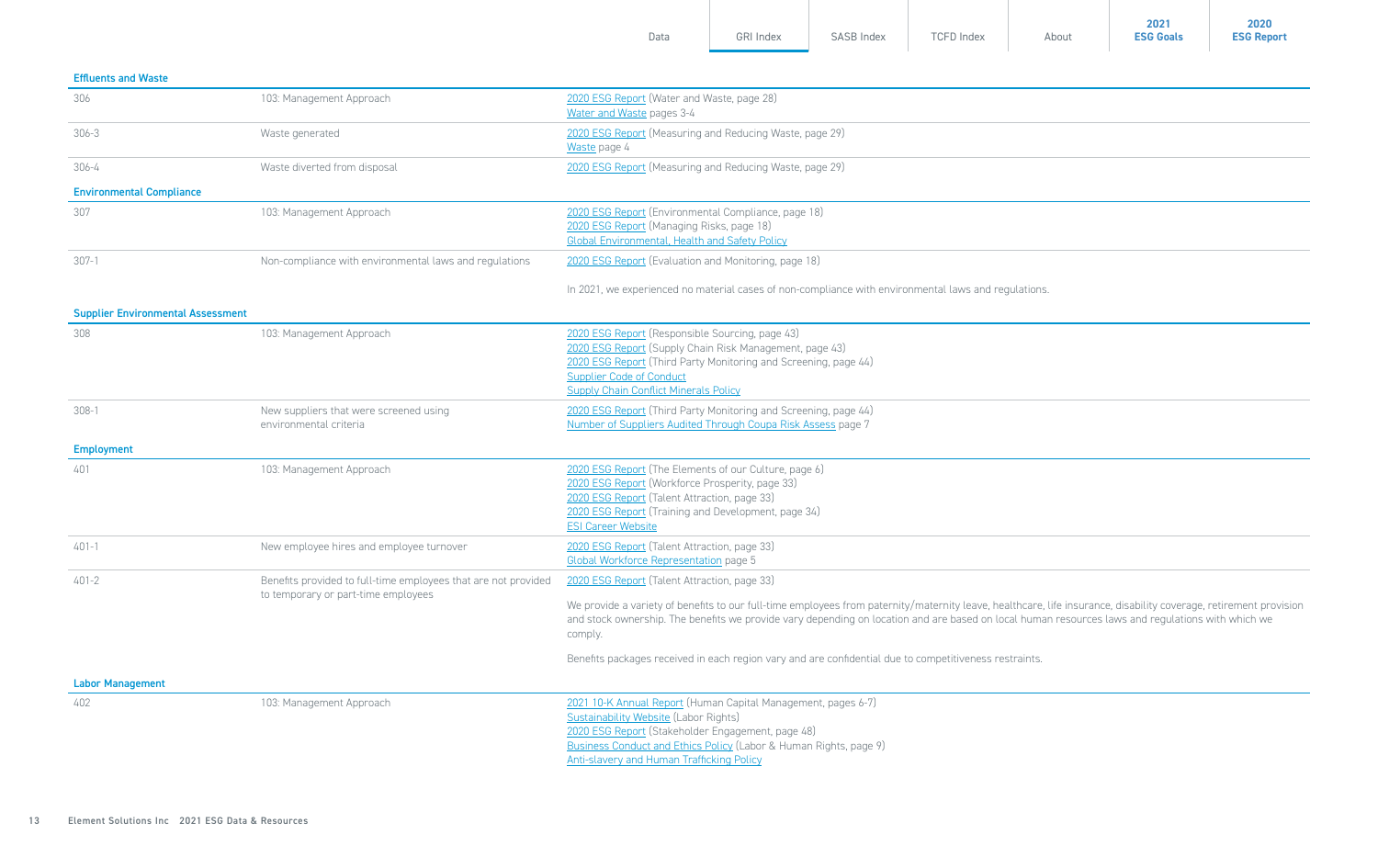|                                       |                                                                                                                  | Data                                                                                                                                                                                                                                                                                                                                                        | GRI Index                                                                                                                                                                                                                                                                                                                                                    | SASB Index | <b>TCFD Index</b> | About | 2021<br><b>ESG Goals</b> | 2020<br><b>ESG Report</b> |  |  |
|---------------------------------------|------------------------------------------------------------------------------------------------------------------|-------------------------------------------------------------------------------------------------------------------------------------------------------------------------------------------------------------------------------------------------------------------------------------------------------------------------------------------------------------|--------------------------------------------------------------------------------------------------------------------------------------------------------------------------------------------------------------------------------------------------------------------------------------------------------------------------------------------------------------|------------|-------------------|-------|--------------------------|---------------------------|--|--|
| $402 - 1$                             | Minimum notice periods regarding operational changes                                                             |                                                                                                                                                                                                                                                                                                                                                             | Sustainability Website (Labor Rights)<br>2020 ESG Report (Labor Rights, page 32)<br>2020 ESG Report (Stakeholder Engagement, page 48)<br>We comply with notice periods (as defined by collective bargaining agreements in place or by local laws or regulations) prior to the implementation of any<br>changes that could potentially involve our employees. |            |                   |       |                          |                           |  |  |
| <b>Occupational Health and Safety</b> |                                                                                                                  |                                                                                                                                                                                                                                                                                                                                                             |                                                                                                                                                                                                                                                                                                                                                              |            |                   |       |                          |                           |  |  |
| 403                                   | 103: Management Approach                                                                                         | 2021 10-K Annual Report (Human Capital Management, pages 6-7)<br>2020 ESG Report (Employee Health and Safety, page 36)<br>2020 ESG Report (Managing Health and Safety, page 36)<br>2020 ESG Report (Ensuring Effective Health and Safety Management, page 37)<br><b>Global Environmental, Health and Safety Policy</b><br><b>Sustainability Goals</b>       |                                                                                                                                                                                                                                                                                                                                                              |            |                   |       |                          |                           |  |  |
| 403-1                                 | Occupational health and safety management system                                                                 | 2020 ESG Report (Managing Health and Safety, page 36)                                                                                                                                                                                                                                                                                                       |                                                                                                                                                                                                                                                                                                                                                              |            |                   |       |                          |                           |  |  |
| 403-2                                 | Hazard identification, risk assessment and<br>incident investigation                                             | 2020 ESG Report (Ensuring Effective Health and Safety Management, page 37)<br>Environmental Health & Safety page 6                                                                                                                                                                                                                                          |                                                                                                                                                                                                                                                                                                                                                              |            |                   |       |                          |                           |  |  |
| 403-4                                 | Worker participation, consultation and communication on<br>occupational health and safety                        | 2020 ESG Report (Managing Health and Safety, page 36)<br>2020 ESG Report (Ensuring Effective Health and Safety Management, page 37)<br>Environmental Health & Safety page 6                                                                                                                                                                                 |                                                                                                                                                                                                                                                                                                                                                              |            |                   |       |                          |                           |  |  |
| 403-5                                 | Worker training on occupational health and safety                                                                | 2020 ESG Report (Managing Health and Safety, page 36)<br>2020 ESG Report (Ensuring Effective Health and Safety Management, page 37)<br>Environmental Health & Safety page 6                                                                                                                                                                                 |                                                                                                                                                                                                                                                                                                                                                              |            |                   |       |                          |                           |  |  |
| 403-7                                 | Prevention and mitigation of occupational health and safety<br>impacts directly linked by business relationships | 2020 ESG Report (Employee Health and Safety, page 36)<br>2020 ESG Report (Managing Health and Safety, page 36)<br>2020 ESG Report (Ensuring Effective Health and Safety Management, page 37)<br>Environmental Health & Safety page 6                                                                                                                        |                                                                                                                                                                                                                                                                                                                                                              |            |                   |       |                          |                           |  |  |
| 403-9                                 | Work-related injuries                                                                                            | 2020 ESG Report (Measuring Health and Safety Performance, page 37)<br>Environmental Health & Safety page 6                                                                                                                                                                                                                                                  |                                                                                                                                                                                                                                                                                                                                                              |            |                   |       |                          |                           |  |  |
| 403-10                                | Work-related ill health                                                                                          | 2020 ESG Report (Measuring Health and Safety Performance, page 37)<br>Environmental Health & Safety page 6                                                                                                                                                                                                                                                  |                                                                                                                                                                                                                                                                                                                                                              |            |                   |       |                          |                           |  |  |
| <b>Training and Education</b>         |                                                                                                                  |                                                                                                                                                                                                                                                                                                                                                             |                                                                                                                                                                                                                                                                                                                                                              |            |                   |       |                          |                           |  |  |
| 404                                   | 103: Management Approach                                                                                         | 2021 10-K Annual Report (Human Capital Management, pages 6-7)<br>2020 ESG Report (The Elements of our Culture, page 6)<br>2020 ESG Report (Workforce Prosperity, page 33)<br>2020 ESG Report (Talent Attraction, page 33)<br><b>Business Conduct and Ethics Policy (Training, page 17)</b><br><b>Sustainability Goals</b><br><b>ESI Website</b> (Six Sigma) |                                                                                                                                                                                                                                                                                                                                                              |            |                   |       |                          |                           |  |  |
| 404-1                                 | Average hours of training per year per employee                                                                  | 2020 ESG Report (Training and Development, page 34)<br>Social Impact page 7                                                                                                                                                                                                                                                                                 |                                                                                                                                                                                                                                                                                                                                                              |            |                   |       |                          |                           |  |  |
| 404-3                                 | Percentage of employees receiving regular performance and<br>career development reviews                          | 2020 ESG Report (Social Impact, page 30)<br>Social Impact page 7                                                                                                                                                                                                                                                                                            |                                                                                                                                                                                                                                                                                                                                                              |            |                   |       |                          |                           |  |  |
| Diversity and Equal Opportunity       |                                                                                                                  |                                                                                                                                                                                                                                                                                                                                                             |                                                                                                                                                                                                                                                                                                                                                              |            |                   |       |                          |                           |  |  |
| 405                                   | 103: Management Approach                                                                                         | 2021 10-K Annual Report (Human Capital Management, pages 6-7)<br>2020 ESG Report (Diversity, Inclusion and Equity, page 31)<br>2020 ESG Report (Promoting Diversity and Inclusion, page 31)<br>Sustainability Goals (Promoting Diversity and Inclusion, page 5)                                                                                             |                                                                                                                                                                                                                                                                                                                                                              |            |                   |       |                          |                           |  |  |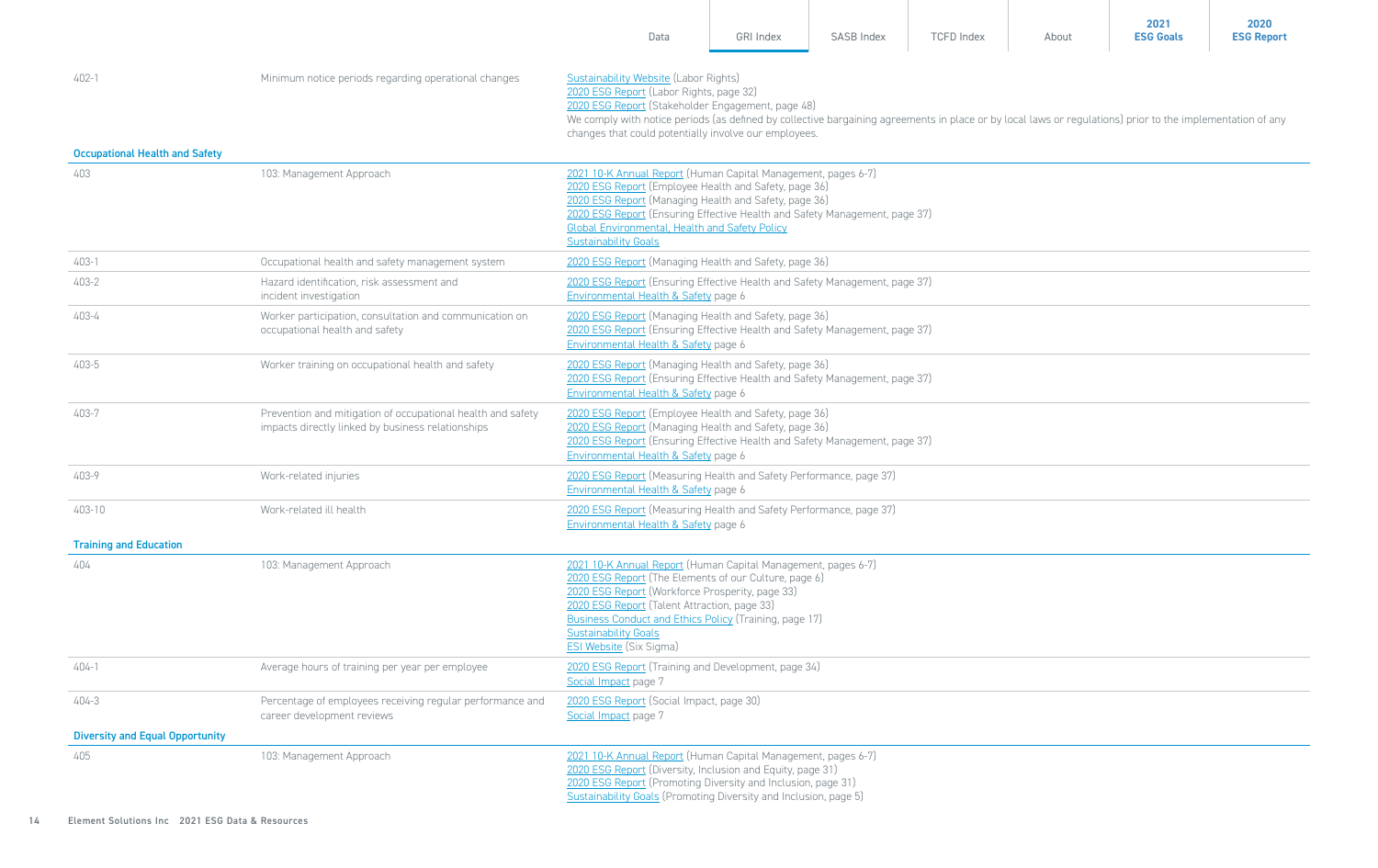|                                                         |                                                                                                                   |                                                                                                                                                                                                                                                                                                                                                                                                    |                  |            |                   |       | 2021             | 2020              |
|---------------------------------------------------------|-------------------------------------------------------------------------------------------------------------------|----------------------------------------------------------------------------------------------------------------------------------------------------------------------------------------------------------------------------------------------------------------------------------------------------------------------------------------------------------------------------------------------------|------------------|------------|-------------------|-------|------------------|-------------------|
|                                                         |                                                                                                                   | Data                                                                                                                                                                                                                                                                                                                                                                                               | <b>GRI Index</b> | SASB Index | <b>TCFD Index</b> | About | <b>ESG Goals</b> | <b>ESG Report</b> |
| 405-1                                                   | Diversity of governance bodies and employees                                                                      | Snapshot of Our People page 4<br><b>ESI Website (Board of Directors)</b>                                                                                                                                                                                                                                                                                                                           |                  |            |                   |       |                  |                   |
| <b>Non-Discrimination</b>                               |                                                                                                                   |                                                                                                                                                                                                                                                                                                                                                                                                    |                  |            |                   |       |                  |                   |
| 406                                                     | 103: Management Approach                                                                                          | 2020 ESG Report (Diversity, Inclusion and Equity, page 31)<br>2020 ESG Report (Promoting Diversity and Inclusion, page 31)                                                                                                                                                                                                                                                                         |                  |            |                   |       |                  |                   |
| 406-1                                                   | Incidents of discrimination and corrective actions taken                                                          | 2020 ESG Report (Promoting Diversity and Inclusion, page 31)                                                                                                                                                                                                                                                                                                                                       |                  |            |                   |       |                  |                   |
|                                                         |                                                                                                                   | We are not aware of any formal cases of discrimination in 2021.                                                                                                                                                                                                                                                                                                                                    |                  |            |                   |       |                  |                   |
| <b>Freedom of Association and Collective Bargaining</b> |                                                                                                                   |                                                                                                                                                                                                                                                                                                                                                                                                    |                  |            |                   |       |                  |                   |
| 407                                                     | 103: Management Approach                                                                                          | 2020 ESG Report (Diversity, Inclusion and Equity, page 31)<br>2020 ESG Report (Labor Rights, page 32)                                                                                                                                                                                                                                                                                              |                  |            |                   |       |                  |                   |
| 407-1                                                   | Operations and suppliers in which the right to freedom of<br>association and collective bargaining may be at risk | We respect the rights of our employees to freely associate and bargain collectively in a legal, ethical and safe way.                                                                                                                                                                                                                                                                              |                  |            |                   |       |                  |                   |
|                                                         |                                                                                                                   | 2020 ESG Report (Labor Rights, page 32)<br><b>Sustainability Website (Labor Rights)</b>                                                                                                                                                                                                                                                                                                            |                  |            |                   |       |                  |                   |
| <b>Child Labor</b>                                      |                                                                                                                   |                                                                                                                                                                                                                                                                                                                                                                                                    |                  |            |                   |       |                  |                   |
| 408                                                     | 103: Management Approach                                                                                          | 2020 ESG Report (Policies and Procedures, page 43)<br><b>Anti-Slavery and Human Trafficking Policy</b><br><b>Supplier Code of Conduct</b><br><b>Business Conduct and Ethics Policy</b>                                                                                                                                                                                                             |                  |            |                   |       |                  |                   |
| <b>Forced Labor</b>                                     |                                                                                                                   |                                                                                                                                                                                                                                                                                                                                                                                                    |                  |            |                   |       |                  |                   |
| 409                                                     | 103: Management Approach                                                                                          | 2020 ESG Report (Policies and Procedures, page 43)<br><b>Anti-Slavery and Human Trafficking Policy</b><br><b>Supplier Code of Conduct</b><br><b>Business Conduct and Ethics Policy</b>                                                                                                                                                                                                             |                  |            |                   |       |                  |                   |
| <b>Human Rights Assessment</b>                          |                                                                                                                   |                                                                                                                                                                                                                                                                                                                                                                                                    |                  |            |                   |       |                  |                   |
| 412                                                     | 103: Management Approach                                                                                          | 2020 ESG Report (Responsible Sourcing, page 43)<br>2020 ESG Report (Supply Chain Risk Management, page 43)<br>2020 ESG Report (Third Party Monitoring and Screening, page 44)<br><b>Supplier Code of Conduct</b><br><b>Anti-Slavery and Human Trafficking Policy</b>                                                                                                                               |                  |            |                   |       |                  |                   |
| $412 - 1$                                               | Operations that have been subject to human rights reviews or<br>impact assessments                                | 2020 ESG Report (Third Party Monitoring and Screening, page 44)<br><b>Supplier Code of Conduct</b>                                                                                                                                                                                                                                                                                                 |                  |            |                   |       |                  |                   |
| <b>Local Communities</b>                                |                                                                                                                   |                                                                                                                                                                                                                                                                                                                                                                                                    |                  |            |                   |       |                  |                   |
| 413                                                     | 103: Management Approach                                                                                          | 2020 ESG Report (Community Impact, page 40)<br>2020 ESG Report (Employee Volunteerism, page 41)<br>2020 ESG Report (Charitable Giving, page 42)<br><b>Charitable Giving page 7</b>                                                                                                                                                                                                                 |                  |            |                   |       |                  |                   |
| 413-1                                                   | Operations with local community engagement, impact<br>assessments and development programs                        | 2020 ESG Report (Employee Volunteerism, page 41)<br>2020 ESG Report (Charitable Giving, page 42)<br><b>Sustainability Website</b>                                                                                                                                                                                                                                                                  |                  |            |                   |       |                  |                   |
|                                                         |                                                                                                                   | In 2021, we expanded our community engagement program, ESI Cares. Our employees are now able to donate to approximately two million charitable<br>organizations globally and organize volunteering and fundraising events in one centralized platform. Donations through this program are matched by the ESI<br>Foundation. In 2021, we made a total of ~\$800,000 in donations to ~850 charities. |                  |            |                   |       |                  |                   |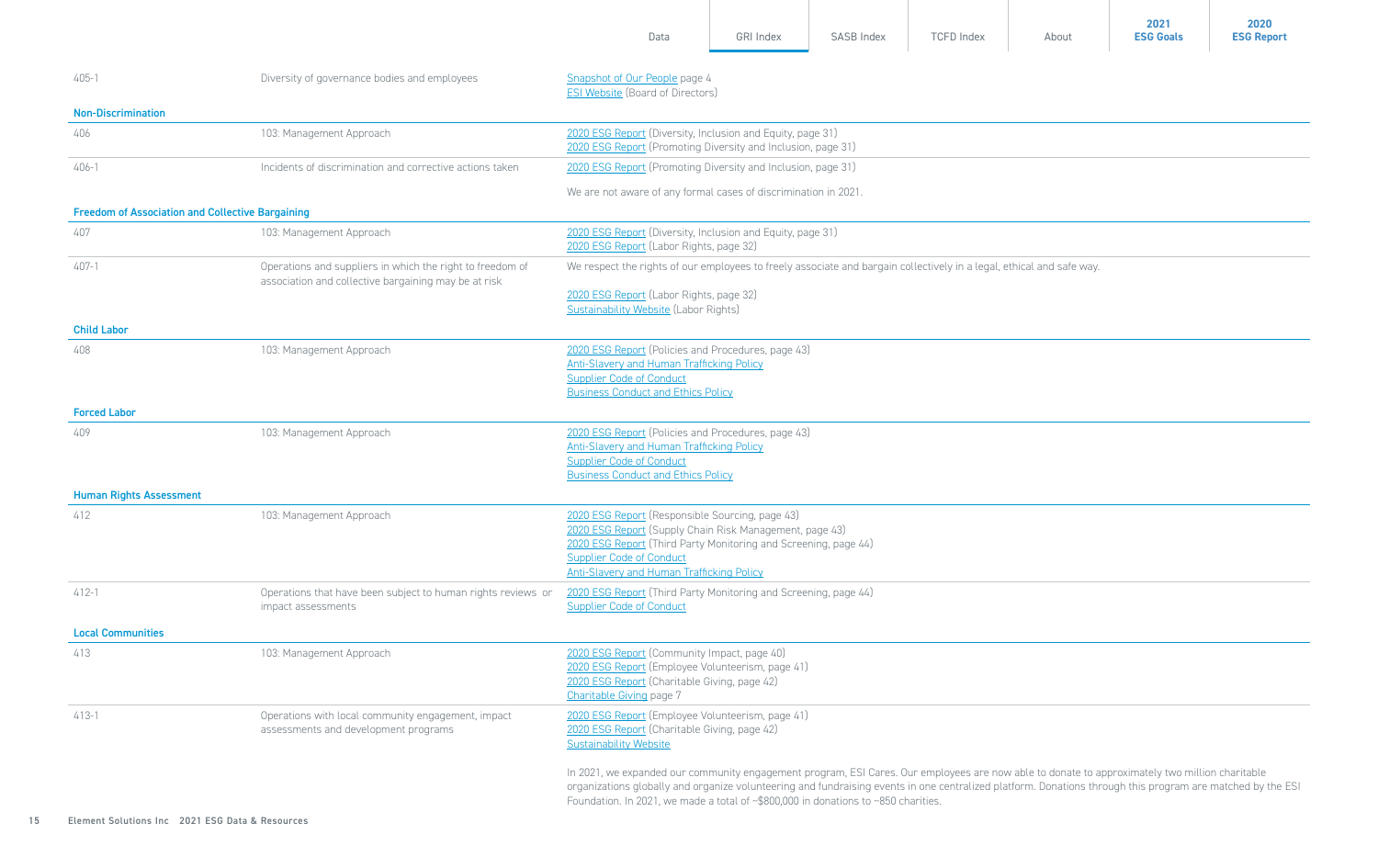|                                    |                                                                                                  | Data                                                                                                                                                                                                                                                                                            | <b>GRI Index</b> | SASB Index | <b>TCFD Index</b> | About | <b>ESG Goals</b> | <b>ESG Report</b> |  |  |
|------------------------------------|--------------------------------------------------------------------------------------------------|-------------------------------------------------------------------------------------------------------------------------------------------------------------------------------------------------------------------------------------------------------------------------------------------------|------------------|------------|-------------------|-------|------------------|-------------------|--|--|
| <b>Supplier Social Assessment</b>  |                                                                                                  |                                                                                                                                                                                                                                                                                                 |                  |            |                   |       |                  |                   |  |  |
| 414                                | 103: Management Approach                                                                         | 2020 ESG Report (Responsible Sourcing, page 43)<br>2020 ESG Report (Supply Chain Risk Management, page 43)<br>2020 ESG Report (Third Party Monitoring and Screening, page 44)<br><b>Supplier Code of Conduct</b>                                                                                |                  |            |                   |       |                  |                   |  |  |
| $414-1$                            | New suppliers that were screened using social criteria                                           | 2020 ESG Report (Third Party Monitoring and Screening, page 44)<br>Number of Suppliers Audited Through Coupa Risk Assess page 7                                                                                                                                                                 |                  |            |                   |       |                  |                   |  |  |
| <b>Customer Health and Safety</b>  |                                                                                                  |                                                                                                                                                                                                                                                                                                 |                  |            |                   |       |                  |                   |  |  |
| 416                                | 103: Management Approach                                                                         | 2020 ESG Report (Removing Hazardous Chemicals Through Green Chemistry, page 22)<br>2020 ESG Report (Product Safety and Transparency, page 38)<br>2020 ESG Report (Manufacturing Safe Products, page 38)                                                                                         |                  |            |                   |       |                  |                   |  |  |
| $416-1$                            | Assessment of the health and safety impacts of<br>product and service categories                 | 2020 ESG Report (Manufacturing Safe Products, page 38)                                                                                                                                                                                                                                          |                  |            |                   |       |                  |                   |  |  |
| $416 - 2$                          | Incidents of non-compliance concerning the health and safety<br>impacts of products and services | 2020 ESG Report (Manufacturing Safe Products, page 38)<br>2020 ESG Report (Product Safety and Transparency, page 38)<br><b>Global Quality Policy</b>                                                                                                                                            |                  |            |                   |       |                  |                   |  |  |
|                                    |                                                                                                  | We had no material incidents of noncompliance with respect to the health and safety impacts of products and services in 2021. A material non-compliance<br>incident is one that results in a significant adverse impact to our business, condition (financial or otherwise), assets or results. |                  |            |                   |       |                  |                   |  |  |
| <b>Marketing and Labeling</b>      |                                                                                                  |                                                                                                                                                                                                                                                                                                 |                  |            |                   |       |                  |                   |  |  |
| 417                                | 103: Management Approach                                                                         | 2020 ESG Report (Product Safety Training and Labeling, page 39)<br><b>Animal Testing Statement</b>                                                                                                                                                                                              |                  |            |                   |       |                  |                   |  |  |
| $417-1$                            | Requirements for product and service information<br>and labeling                                 | 2020 ESG Report (Product Safety Training and Labeling, page 39)<br><b>Animal Testing Statement</b>                                                                                                                                                                                              |                  |            |                   |       |                  |                   |  |  |
| $417 - 2$                          | Incidents of non-compliance concerning products and service<br>information and labeling          | We had no material incidents of noncompliance with respect to product and service information and labeling in 2021. A material non-compliance incident is<br>one that results in a significant adverse impact to our business, condition (financial or otherwise), assets or results.           |                  |            |                   |       |                  |                   |  |  |
| <b>Customer Privacy</b>            |                                                                                                  |                                                                                                                                                                                                                                                                                                 |                  |            |                   |       |                  |                   |  |  |
| 418                                | 103: Management Approach                                                                         | 2020 ESG Report (Data Security and Privacy, page 51)<br><b>Website Privacy Policy</b>                                                                                                                                                                                                           |                  |            |                   |       |                  |                   |  |  |
| $418-1$                            | Substantiated complaints concerning breaches of customer<br>privacy and losses of customer data  | We had no material complaints concerning breaches of customer privacy and losses of customer data in 2021.                                                                                                                                                                                      |                  |            |                   |       |                  |                   |  |  |
| NON-GRI TOPIC SPECIFIC DISCLOSURES |                                                                                                  |                                                                                                                                                                                                                                                                                                 |                  |            |                   |       |                  |                   |  |  |
|                                    | Sustainable Chemistry (Green Chemistry, Innovation for Sustainable Products, Circular Economy)   |                                                                                                                                                                                                                                                                                                 |                  |            |                   |       |                  |                   |  |  |

| Custom | 103: Management Approach                                 | 2020 ESG Report (Sustainable Chemistry, page 20)<br>2020 ESG Report (From Idea to Sustainable Solution: How We Innovate, page 21)<br>2020 ESG Report (Reducing Environmental Impact with Innovation, page 23)<br>2020 ESG Report (Enabling the Circular Economy, page 24)<br><b>Global Quality Policy (Promoting a Culture of Sustainability)</b><br><b>Sustainability Goals</b> |
|--------|----------------------------------------------------------|----------------------------------------------------------------------------------------------------------------------------------------------------------------------------------------------------------------------------------------------------------------------------------------------------------------------------------------------------------------------------------|
| Custom | Revenue generated from sustainable<br>chemistry products | <b>ESI Website (Sustainable Chemistry)</b><br>Economic Performance page 2                                                                                                                                                                                                                                                                                                        |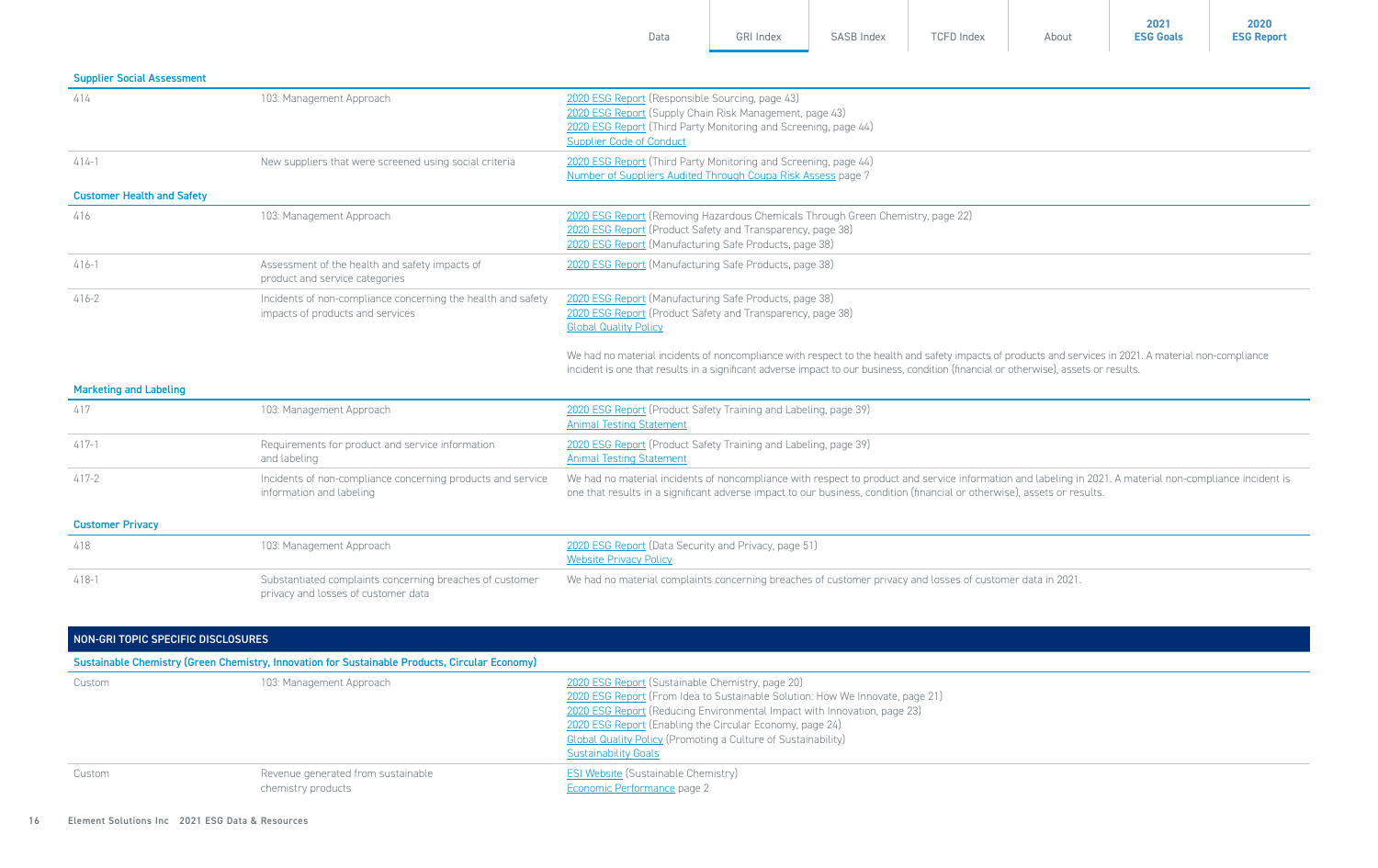**2021 [ESG Goals](https://elementsolutionsinc.com/sites/default/files/2022-02/Sustainability%20Goals%20-%20Final.pdf)**

### <span id="page-16-0"></span>Sustainability Accounting Standards Board (SASB) Index

|                            | <b>CHEMICALS INDUSTRY DISCLOSURES</b> |                                                                                                                                                                           |                                                                                                                                                                                                                                                                                                                                                                                                                                                         |  |  |
|----------------------------|---------------------------------------|---------------------------------------------------------------------------------------------------------------------------------------------------------------------------|---------------------------------------------------------------------------------------------------------------------------------------------------------------------------------------------------------------------------------------------------------------------------------------------------------------------------------------------------------------------------------------------------------------------------------------------------------|--|--|
| <b>Disclosure Topic</b>    | <b>Disclosure Number</b>              | <b>Disclosure Accounting Metric</b>                                                                                                                                       | <b>Location and Answer</b>                                                                                                                                                                                                                                                                                                                                                                                                                              |  |  |
| Greenhouse Gas Emissions   | RT-CH-110a.1                          | Gross global Scope 1 emissions, percentage covered under emissions-limiting regulations                                                                                   | Sustainability Goals (Energy Use & Emissions, page 3)<br>2020 ESG Report (Measuring Our Footprint, page 26)<br><b>TCFD Index</b>                                                                                                                                                                                                                                                                                                                        |  |  |
|                            | RT-CH-110a.2                          | Discussion of long-term and short-term strategy or plan to manage Scope 1 emissions,<br>emissions reduction targets and an analysis of performance against those targets. | Sustainability Goals (Energy Use & Emissions, page 3)<br>2020 ESG Report (Managing Our Impact, page 26)<br>2020 ESG Report (Measuring Our Footprint, page 26)<br>2020 ESG Report (Energy and Emissions Reduction Initiatives, page 27)                                                                                                                                                                                                                  |  |  |
|                            |                                       |                                                                                                                                                                           | <b>TCFD Index</b><br>Our 2021 TCFD Index marks the first time that ESI is reporting following the TCFD<br>Recommendations. This initiative demonstrates our commitment to providing transparency on<br>how we manage climate-related risks and opportunities across our businesses.                                                                                                                                                                     |  |  |
| Air Quality                | RT-CH-120a.1                          | Air emissions of the following pollutants: (1) NOX (excluding N2O), (2) SOX, (3) volatile organic<br>compounds (VOCs) and (4) hazardous air pollutants (HAPs)             | Our operations are low emissions. For example, only one U.S.-based facility is required to have<br>an air permit and its emissions are 90% below permit limits.                                                                                                                                                                                                                                                                                         |  |  |
| <b>Energy Management</b>   | RT-CH-130a.1                          | (1) Total energy consumed, (2) percentage grid electricity, (3) percentage renewable and (4)<br>total self-generated energy                                               | 2020 ESG Report (Measuring Our Footprint, page 26)<br><b>Energy and Emissions page 3</b>                                                                                                                                                                                                                                                                                                                                                                |  |  |
| Water Management           | RT-CH-140a.1                          | (1) Total water withdrawn, (2) total water consumed and percentage of each in regions with<br>High or Extremely High Baseline Water Stress                                | 2020 ESG Report (Monitoring and Reducing Water, page 28)<br>Water page 3                                                                                                                                                                                                                                                                                                                                                                                |  |  |
|                            | RT-CH-140a.2                          | Number of incidents of non-compliance associated with water quality permits, standards<br>and regulations                                                                 | 2020 ESG Report (Monitoring and Reducing Water, page 28)<br>We have experienced no material incidents associated with water quality permits, standards and<br>regulations in the last three years.                                                                                                                                                                                                                                                      |  |  |
|                            | RT-CH-140a.3                          | Description of water management risks and discussion of strategies and practices to<br>mitigate those risks                                                               | 2020 ESG Report (Monitoring and Reducing Water, page 28)<br>Water page 3                                                                                                                                                                                                                                                                                                                                                                                |  |  |
| Hazardous Waste Management | RT-CH-150a.1                          | Amount of hazardous waste generated and percentage recycled                                                                                                               | 2020 ESG Report (Measuring and Reducing Waste, page 29)<br>Waste page 4                                                                                                                                                                                                                                                                                                                                                                                 |  |  |
| <b>Community Relations</b> | RT-CH-210a.1                          | Discussion of engagement processes to manage risks and opportunities associated with<br>community interests                                                               | 2020 ESG Report (Community Impact, page 40)<br>In 2021, we expanded our community engagement program, ESI Cares. Our employees are<br>now able to donate to approximately two million charitable organizations globally and organize<br>volunteering and fundraising events in one centralized platform. Donations through this<br>program are matched by the ESI Foundation. In 2021, we made a total of ~\$800,000 in donations<br>to ~850 charities. |  |  |
|                            |                                       |                                                                                                                                                                           | 2021 10-K Annual Report (Human Capital Management, pages 6, 7)<br>2020 ESG Report (Employee Volunteerism, page 41)<br>2020 ESG Report (Charitable Giving, page 42)<br>Sustainability Website                                                                                                                                                                                                                                                            |  |  |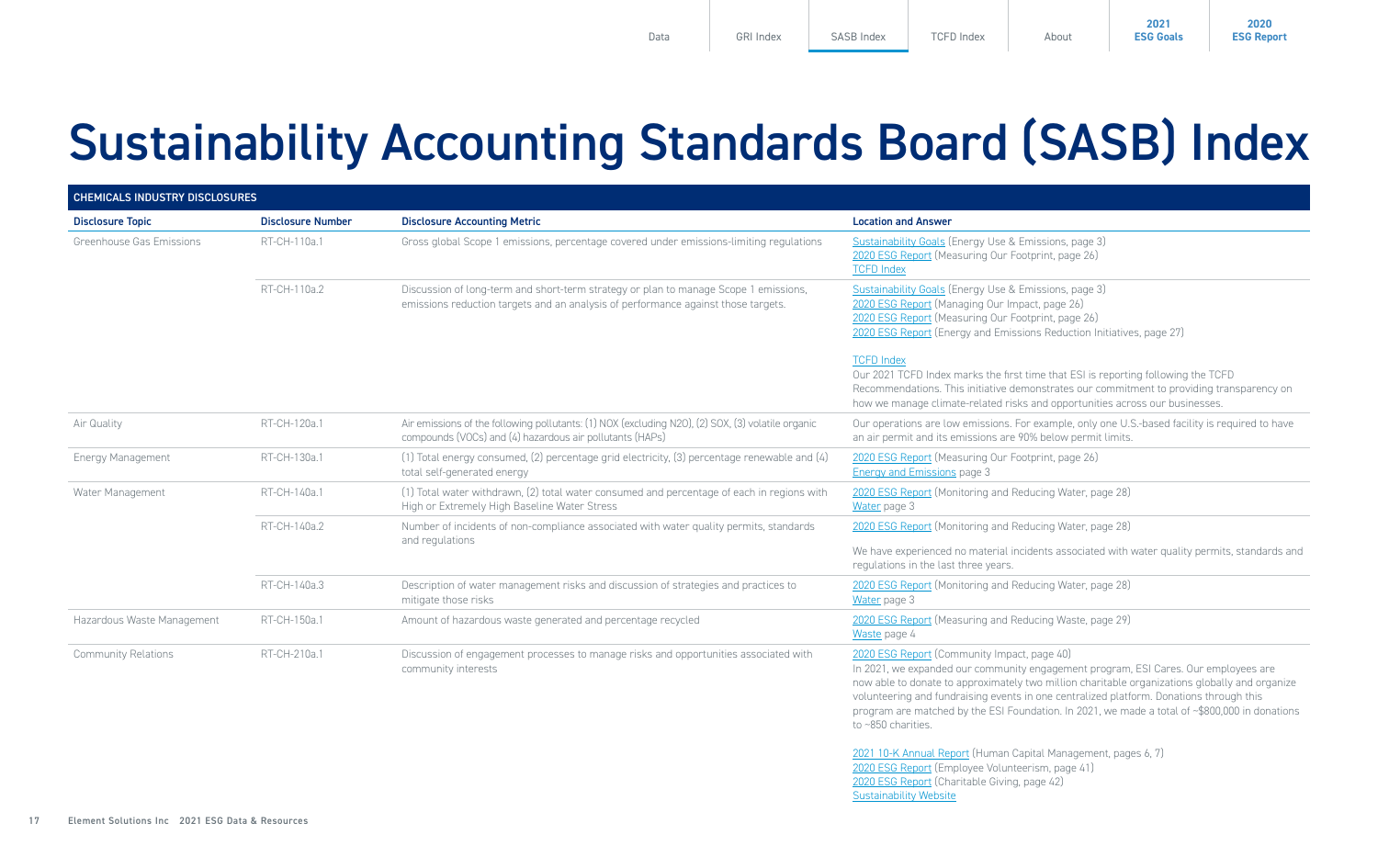| Data | <b>GRI Index</b> | <b>SASB Index</b> | <b>TCFD Index</b> | About | 2021<br><b>ESG Goals</b> | 2020<br><b>ESG Report</b> |
|------|------------------|-------------------|-------------------|-------|--------------------------|---------------------------|
|      |                  |                   |                   |       |                          |                           |

| <b>Disclosure Topic</b>                                       | <b>Disclosure Number</b>                                                                                                                                                                                                                                                              | <b>Disclosure Accounting Metric</b>                                                                                                                                 | <b>Location and Answer</b>                                                                                                                                                                                                                                                                                                                                                                           |
|---------------------------------------------------------------|---------------------------------------------------------------------------------------------------------------------------------------------------------------------------------------------------------------------------------------------------------------------------------------|---------------------------------------------------------------------------------------------------------------------------------------------------------------------|------------------------------------------------------------------------------------------------------------------------------------------------------------------------------------------------------------------------------------------------------------------------------------------------------------------------------------------------------------------------------------------------------|
| Workforce Health & Safety                                     | RT-CH-320a.1                                                                                                                                                                                                                                                                          | (1) Total recordable incident rate (TRIR) and (2) fatality rate for (a) direct employees and (b)<br>contract employees                                              | 2020 ESG Report (Measuring Health and Safety Performance, page 37)<br>Environmental Health & Safety page 6<br><b>Global Environmental, Health and Safety Policy</b><br><b>Sustainability Goals</b>                                                                                                                                                                                                   |
|                                                               | RT-CH-320a.2                                                                                                                                                                                                                                                                          | Description of efforts to assess, monitor and reduce exposure of employees and contract<br>workers to long-term (chronic) health risks                              | 2020 ESG Report (Managing Health and Safety, page 36)<br>2020 ESG Report (Ensuring Effective Health and Safety Management, page 37)<br><b>Sustainability Goals</b>                                                                                                                                                                                                                                   |
| Product Design for Use-phase<br>Efficiency                    | RT-CH-410a.1                                                                                                                                                                                                                                                                          | Revenue from products designed for use-phase resource efficiency                                                                                                    | <b>ESI Website (Sustainable Chemistry)</b>                                                                                                                                                                                                                                                                                                                                                           |
| Safety & Environmental Stewardship<br>of Chemicals            | RT-CH-410b.1<br>(1) Percentage of products that contain Globally Harmonized System of Classification<br>and Labeling of Chemicals (GHS) Category 1 and 2 Health and Environmental Hazardous<br>Substances and (2) percentage of such products that have undergone a hazard assessment |                                                                                                                                                                     | Certain of our products contain chemicals categorized as GHS Category 1 and 2 Health and<br>Environmental Hazardous Substances. All products are evaluated for hazard and assigned<br>hazard classifications as required by law.<br>2020 ESG Report (Sustainable Chemistry, page 20)<br>2020 ESG Report (From Idea to Sustainable Solution: How We Innovate, page 21)<br>Economic Performance page 2 |
|                                                               | RT-CH-410b.2                                                                                                                                                                                                                                                                          | Discussion of strategy to (1) manage chemicals of concern and (2) develop alternatives with<br>reduced human and/or environmental impact                            | 2020 ESG Report (Sustainable Chemistry, page 20)<br>2020 ESG Report (From Idea to Sustainable Solution: How We Innovate, page 21)<br><b>Supply Chain Conflict Minerals Policy</b><br><b>Conflict Minerals Report</b><br><b>Supplier Code of Conduct</b><br><b>Sustainability Goals</b>                                                                                                               |
| <b>Genetically Modified Organisms</b>                         | RT-CH-410c.1                                                                                                                                                                                                                                                                          | Percentage of products by revenue that contain genetically modified organisms (GMOs)                                                                                | Zero.                                                                                                                                                                                                                                                                                                                                                                                                |
| Management of the Legal &<br>Regulatory Environment           | RT-CH-530a.1                                                                                                                                                                                                                                                                          | Discussion of corporate positions related to government regulations and/or policy<br>proposals that address environmental and social factors affecting the industry | 2020 ESG Report (Energy, Emissions and Climate Change, page 26)<br>2020 ESG Report (Promoting Diversity and Inclusion, page 31)<br>2020 ESG Report (Stakeholder Engagement, page 48)                                                                                                                                                                                                                 |
| "Operational Safety,<br>Emergency Preparedness &<br>Response" | RT-CH-540a.1                                                                                                                                                                                                                                                                          | Process Safety Incidents Count (PSIC), Process Safety Total Incident Rate (PSTIR) and<br>Process Safety Incident Severity Rate (PSISR)                              | 2020 ESG Report (Measuring Health and Safety Performance, page 37)<br>Environmental Health & Safety page 6<br><b>Global Environmental, Health and Safety Policy</b>                                                                                                                                                                                                                                  |
|                                                               | RT-CH-540a.2                                                                                                                                                                                                                                                                          | Number of transport incidents                                                                                                                                       | Zero.                                                                                                                                                                                                                                                                                                                                                                                                |
| Production                                                    | RT-CH-000.A                                                                                                                                                                                                                                                                           | Production by reportable segment                                                                                                                                    | 2020 ESG Report (Who We Are, page 2)<br>2020 ESG Report (Enabling the Products of Everyday Life, page 3)<br>2020 ESG Report (Our End Markets, page 4)<br>2020 ESG Report (Our Strategy, page 5)<br>2021 10-K Annual Report (Business, page 1)                                                                                                                                                        |

**ESI Website** (Overview) [ESI Website](https://www.elementsolutionsinc.com/key-markets) (Key Markets)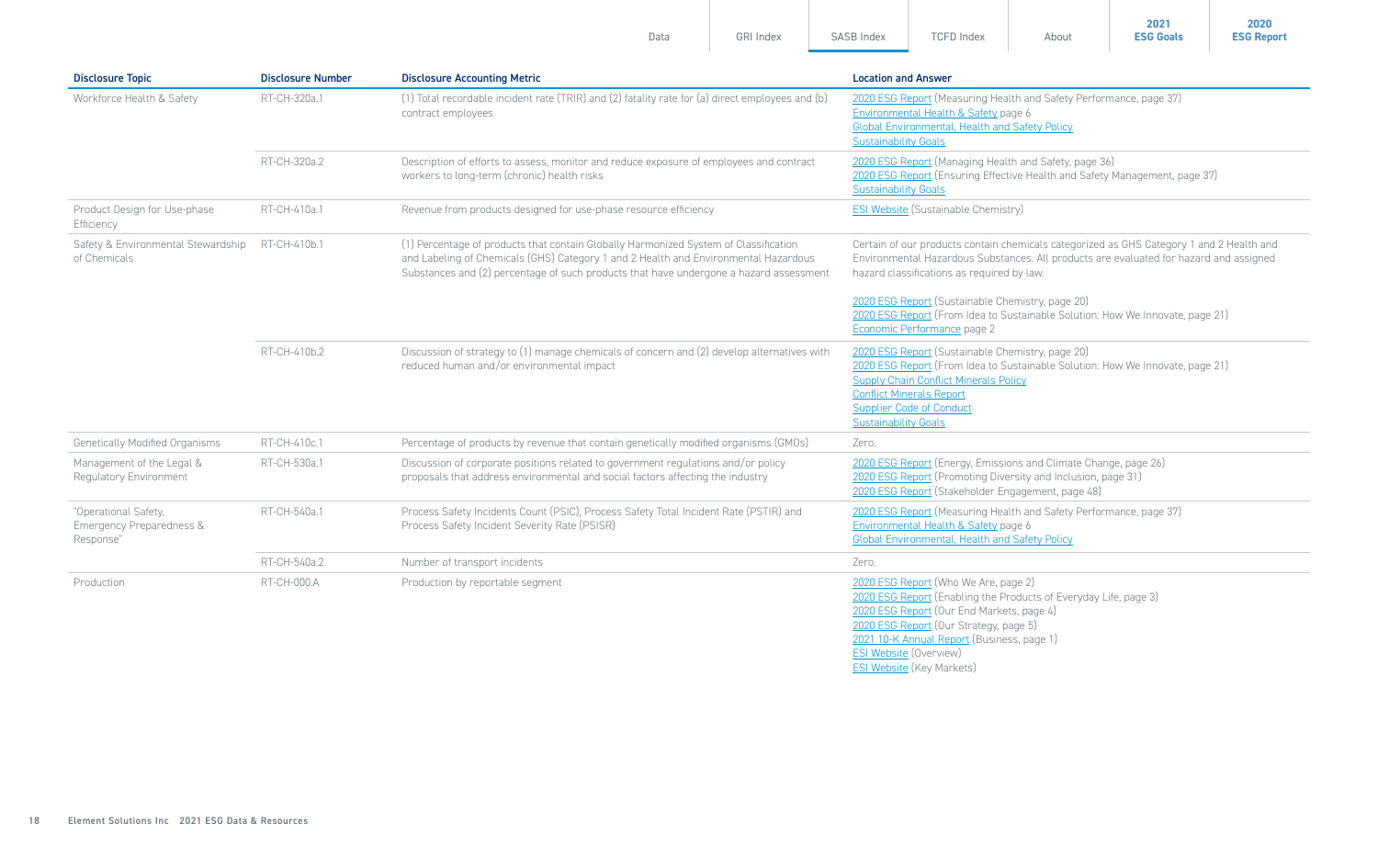**2020 [ESG Report](https://elementsolutionsinc.com/sites/default/files/2021-08/ElementSolutions2020ESGReport3-5.pdf)**

### <span id="page-18-0"></span>Task Force on Climate-related Financial Disclosure (TCFD) Index

We recognize that climate change is one of the most important issues facing the global community and support the work of the Task Force on Climate-related Financial Disclosures (TCFD). Identifying climate-related risks and opportunities as well as their potential financial impacts is challenging due to the large-scale and long-term nature of climate change. Yet, strategic and risk management decisions on managing those risks and seizing those opportunities depend on our ability to identify the specific climate-related risks and opportunities to which we are exposed. To this end, we intend to increase awareness and transparency about climate-related risks and opportunities within our organization. This approach will improve our understanding of climaterelated impacts specific to our operations and allow us to pay further attention to risks that may arise and opportunities that may exist as a result of climate change. This improved knowledge will also allow for enhanced disclosure going forward.

Our first TCFD Index below is aligned with the four sections of the TCFD framework: (1) governance, (2) strategy, (3) risk management and (4) metrics and targets. For additional information on our ESG journey, please visit: [elementsolutionsinc.com/sustainability](https://www.elementsolutionsinc.com/sustainability)

| <b>GOVERNANCE</b>                                                               |                                                                                                                                                                                                                                                                                                                                                                                                                                                                                                             |
|---------------------------------------------------------------------------------|-------------------------------------------------------------------------------------------------------------------------------------------------------------------------------------------------------------------------------------------------------------------------------------------------------------------------------------------------------------------------------------------------------------------------------------------------------------------------------------------------------------|
|                                                                                 | Disclose the organization's governance around climate-related risks and opportunities.                                                                                                                                                                                                                                                                                                                                                                                                                      |
| <b>Disclosure Topic</b>                                                         | <b>Cross-reference or Answer</b>                                                                                                                                                                                                                                                                                                                                                                                                                                                                            |
| Describe the board's oversight<br>of climate-related risks<br>and opportunities | 2020 ESG Report (Governance and Compliance, pages 46-47)<br>Nominating and Policies Committee Charter                                                                                                                                                                                                                                                                                                                                                                                                       |
|                                                                                 | Our Board of Directors is responsible for the oversight of ESI on behalf of our stockholders. The Board usually meets at least quarterly to review performance and consider key strategic matters<br>and enterprise risks, which include, where relevant, the impact of climate-related risks and opportunities on ESI's strategy. In addition, Board committees provide oversight of, among other items,<br>sustainability matters, audit and risk.                                                        |
|                                                                                 | The Board of Directors' Nominating and Policies Committee (Board Committee) is responsible for overseeing ESI's sustainability and social responsibility efforts and related policies, including with<br>respect to risks and opportunities related to climate change, where deemed appropriate. The Board Committee oversees our internal ESG reporting and, together with the Board and Audit Committee<br>of the Board, our planned integration of ESG issues into our company risk management analysis. |
|                                                                                 | Our ESG Executive Steering Committee (ESG Committee) provides periodic ESG updates and, when appropriate and/or as requested by the Board Committee or the Board, makes recommendations<br>to the Board Committee (or the Board, as requested) on ESG strategy and performance.                                                                                                                                                                                                                             |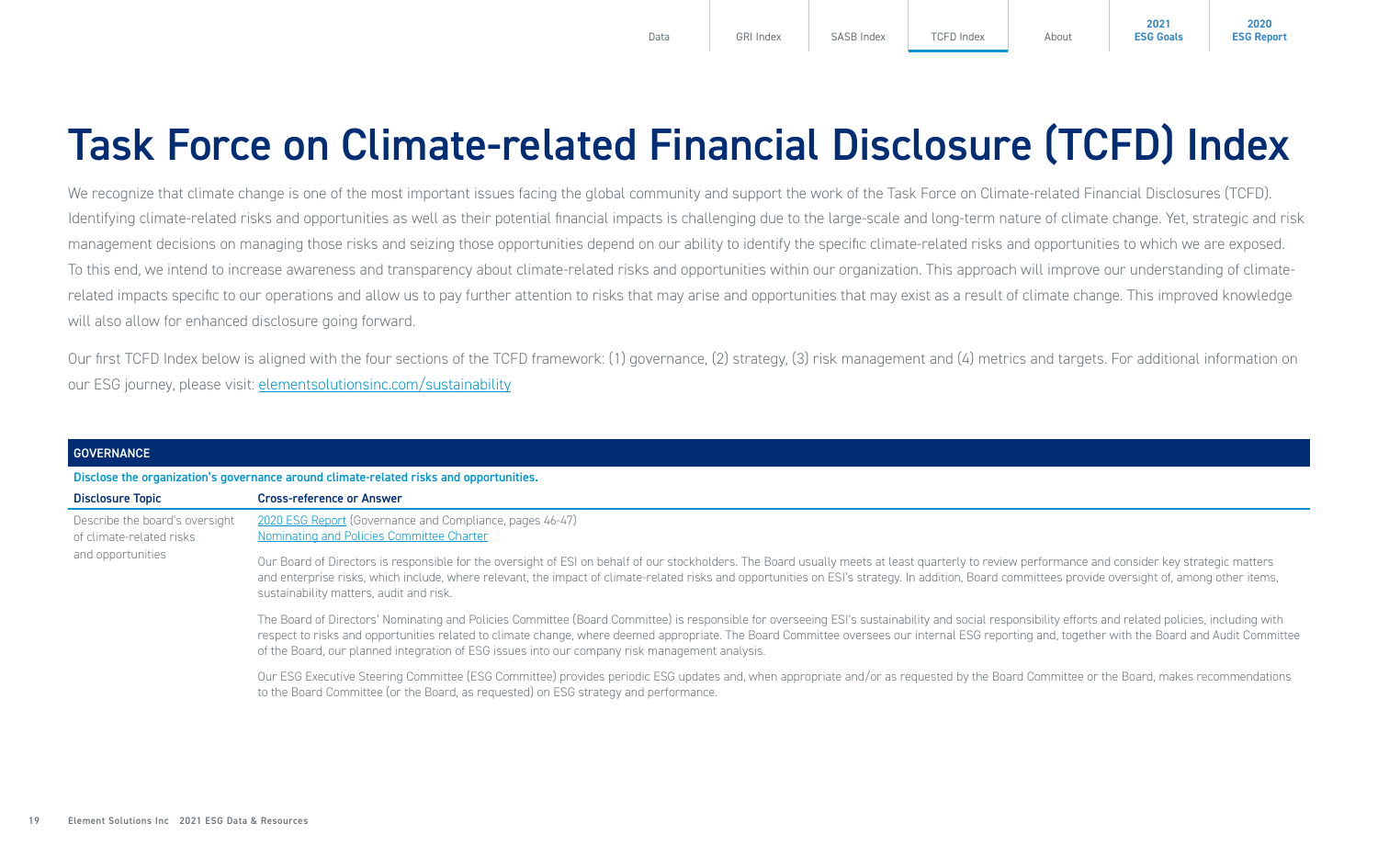| <b>Disclosure Topic</b>                                                                             | <b>Cross-reference or Answer</b>                                                                                                                                                                                                                                                                                                                                                                                                                                                                                                                                                                                                                                                                                                                                                                                                                                                     |  |  |  |
|-----------------------------------------------------------------------------------------------------|--------------------------------------------------------------------------------------------------------------------------------------------------------------------------------------------------------------------------------------------------------------------------------------------------------------------------------------------------------------------------------------------------------------------------------------------------------------------------------------------------------------------------------------------------------------------------------------------------------------------------------------------------------------------------------------------------------------------------------------------------------------------------------------------------------------------------------------------------------------------------------------|--|--|--|
| Describe management's role in<br>assessing and managing climate-<br>related risks and opportunities | 2020 ESG Report (Governance and Compliance, pages 46-47)<br>2020 ESG Report (Our ESG Priorities, page 9)<br>2020 ESG Report (ESG Moving Forward, page 10)<br><b>Sustainability Goals</b>                                                                                                                                                                                                                                                                                                                                                                                                                                                                                                                                                                                                                                                                                             |  |  |  |
|                                                                                                     | Our ESG Committee, comprised of our CEO, CFO, General Counsel, Head of Supply Chain and Head of HR, oversees ESI's ESG policies and practices throughout our business, including climate-related<br>risks, opportunities and strategy-setting process. The ESG Committee meets on a quarterly basis and receives updates from our Supply Chain Sustainability Council (SCSC).                                                                                                                                                                                                                                                                                                                                                                                                                                                                                                        |  |  |  |
|                                                                                                     | Our SCSC, which is comprised of functional leaders from across the company, oversees the implementation of our sustainability strategy and our performance against our sustainability goals. The SCSC<br>meets weekly and reports to the ESG Committee quarterly to provide updates, assist in oversight and receive input on important ESG focus areas and the direction of sustainability work within ESI.                                                                                                                                                                                                                                                                                                                                                                                                                                                                         |  |  |  |
|                                                                                                     | Our ESG Strategy Director, the SCSC and the ESG Committee engage with global functional leaders from our R&D, Supply Chain, Risk Management and business teams to assess climate-related<br>risks and opportunities. This stakeholder group periodically evaluates material risks and opportunities based on their potential impact on our business and supply chain. In addition, each operating<br>business unit and its leadership provide input on our process for identifying, characterizing, and responding to climate-related issues. Once identified, initiatives to address risks are coordinated by<br>our Director of Risk Management. As needed, issues and mitigating strategies are communicated to our organizational leaders across our businesses and, where appropriate, to our Board of Directors.                                                               |  |  |  |
|                                                                                                     | Our CEO is directly accountable to our Board for progress toward our sustainability goals as approved and monitored by the Board. The CEO sets sustainability goals and objectives for our CFO and<br>his team, to drive responsibility for achievement of these goals into the organization. In addition, our ESG Strategy Director is compensated based on demonstrated steps toward and achievement of<br>sustainability-related goals. Certain members of the SCSC also have sustainability-related performance objectives, which are factored into these individuals' merit reviews.                                                                                                                                                                                                                                                                                            |  |  |  |
| <b>STRATEGY</b>                                                                                     |                                                                                                                                                                                                                                                                                                                                                                                                                                                                                                                                                                                                                                                                                                                                                                                                                                                                                      |  |  |  |
|                                                                                                     | Disclose the actual and potential impacts of climate-related risks and opportunities on the organization's businesses, strategy, and financial planning where such information is material.                                                                                                                                                                                                                                                                                                                                                                                                                                                                                                                                                                                                                                                                                          |  |  |  |
| <b>Disclosure Topic</b>                                                                             | <b>Cross-reference or Answer</b>                                                                                                                                                                                                                                                                                                                                                                                                                                                                                                                                                                                                                                                                                                                                                                                                                                                     |  |  |  |
| Describe the climate-related<br>risks and opportunities the<br>organization has identified over     | 2020 ESG Report (Energy, Emissions and Climate Change, pages 26-29)<br>2020 ESG Report (Sustainable Chemistry, pages 20-25)<br><b>Sustainability Goals</b>                                                                                                                                                                                                                                                                                                                                                                                                                                                                                                                                                                                                                                                                                                                           |  |  |  |
| the short, medium, and long term                                                                    | <b>Climate-related risks</b><br>We recognize that there are two aspects of climate risks to consider - physical and transition risks. These risks have different implications over the short, medium and long term. We are currently<br>assessing the preliminary risks that are specific to our operations, their potential impacts and how to address them. This assessment will also help us better define the time horizons of these risks<br>and our response to climate change.                                                                                                                                                                                                                                                                                                                                                                                                |  |  |  |
|                                                                                                     | Our customers depend on our timely delivery of products of reliable quality. Our products are integral to their manufacturing processes and overall product performance. Our ability to meet<br>these expectations relies on continuous access to multiple sources of raw materials and working closely with our suppliers and contract manufacturers to help ensure continuity of supply while<br>maintaining high quality. Physical risks, both acute and chronic, could disrupt our worldwide operations and supply chain and increase the potential financial impact of these disruptions by, for<br>example, limiting access to the quantity and quality of raw materials we need and/or increasing the prices of these materials as worldwide supply and demand may be impacted.                                                                                               |  |  |  |
|                                                                                                     | Physical risks may also cause physical damage to, or the closure of, one or more of our manufacturing, R&D or technical service facilities. Climate-related events could also increase the risk of<br>releases or other discharges of toxic or hazardous substances. One-time costs and/or increased operating costs in general may arise from extreme weather events or changing weather patterns,<br>especially with respect to facilities, source of raw materials, suppliers or even customers in "high risk" locations. We believe climate change serves as a risk multiplier increasing both the frequency<br>and severity of natural disasters that may affect our worldwide operations. As a result, current or future insurance arrangements may not provide protection for these costs, particularly if such<br>events are catastrophic in nature or occur in combination. |  |  |  |
|                                                                                                     | Due to the formulation-based nature of our operations, our energy consumption is lower than that of other more traditional chemical manufacturers. Regardless, transition risks could arise from<br>emerging regulations or policies that may, for example, increase pricing of GHG emissions, require the substitution of existing products and services with lower emissions options, which may in turn<br>require greater R&D focus and expenses towards sustainable chemistry and/or impose increased reporting obligations.                                                                                                                                                                                                                                                                                                                                                     |  |  |  |

[Data](#page-1-0) [GRI Index](#page-7-0) [SASB Index](#page-16-0) [TCFD Index](#page-18-0) [About](#page-24-0)

**2021 [ESG Goals](https://elementsolutionsinc.com/sites/default/files/2022-02/Sustainability%20Goals%20-%20Final.pdf)**

**2020 [ESG Report](https://elementsolutionsinc.com/sites/default/files/2021-08/ElementSolutions2020ESGReport3-5.pdf)**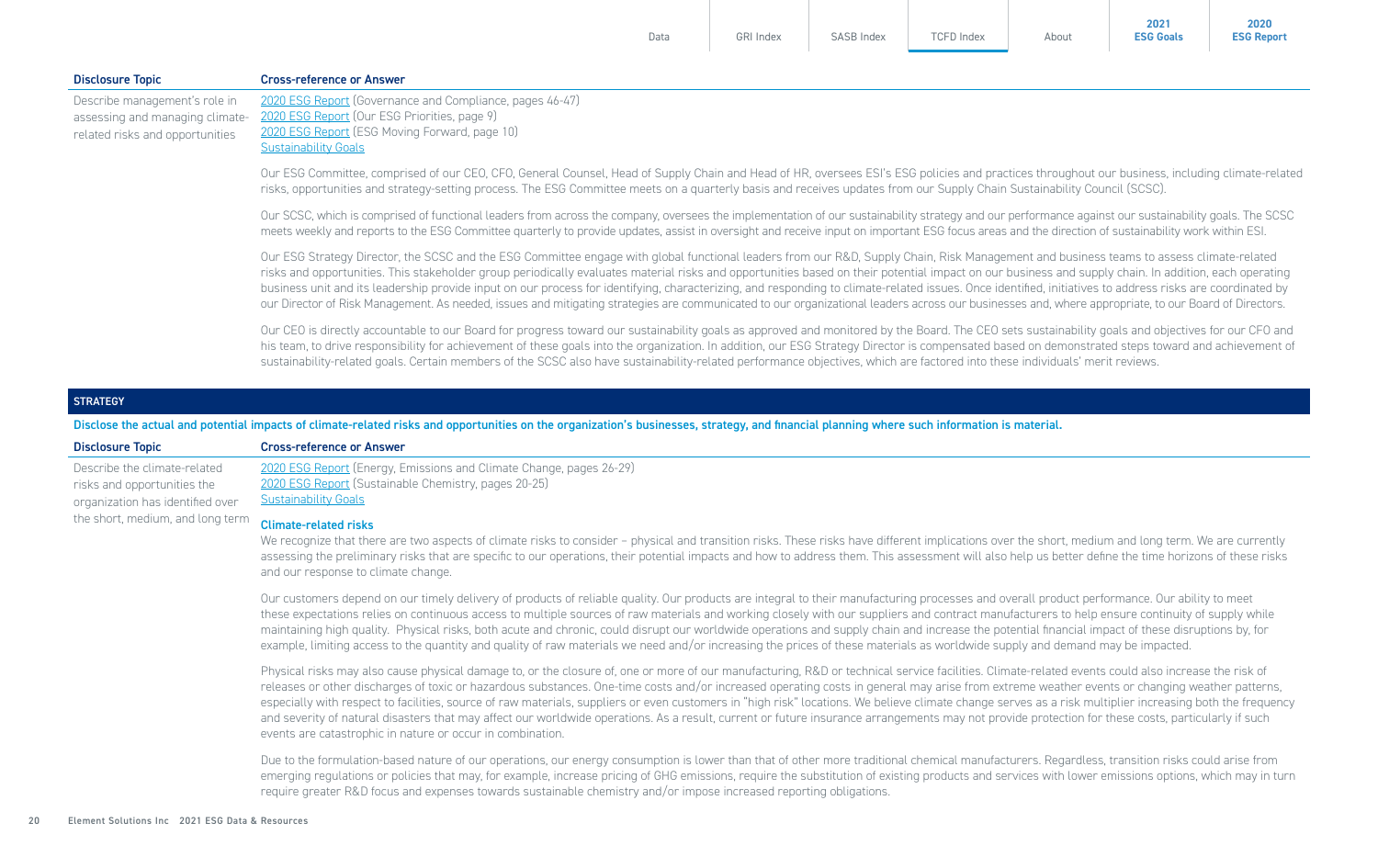| <b>Disclosure Topic</b>                                                                                                                      | <b>Cross-reference or Answer</b>                                                                                                                                                                                                                                                                                                                                                                                                                                                                                                                                                                                                                                                                                                                                                                                                                                                                                                                                                                                                                                                                                                                                                                                                                                                                                                                                                                                                                                                                                                                                                                                        |
|----------------------------------------------------------------------------------------------------------------------------------------------|-------------------------------------------------------------------------------------------------------------------------------------------------------------------------------------------------------------------------------------------------------------------------------------------------------------------------------------------------------------------------------------------------------------------------------------------------------------------------------------------------------------------------------------------------------------------------------------------------------------------------------------------------------------------------------------------------------------------------------------------------------------------------------------------------------------------------------------------------------------------------------------------------------------------------------------------------------------------------------------------------------------------------------------------------------------------------------------------------------------------------------------------------------------------------------------------------------------------------------------------------------------------------------------------------------------------------------------------------------------------------------------------------------------------------------------------------------------------------------------------------------------------------------------------------------------------------------------------------------------------------|
|                                                                                                                                              | <b>Climate-related opportunities</b><br>"Enabling Sustainability" is one of the five pillars of our strategy and, in our business, the intersection between sustainability and profitability is well-established. In 2020, revenue from sustainable<br>products, as defined in our 2020 ESG report, was \$450 million, which represented ~25% of our 2020 total net sales. In 2021, this number increased to \$650 million, representing ~27% of our 2021 total<br>net sales. To demonstrate our emphasis on sustainable products, we set a goal in 2021 to increase our sustainable chemistry net sales to \$1 billion by 2030.                                                                                                                                                                                                                                                                                                                                                                                                                                                                                                                                                                                                                                                                                                                                                                                                                                                                                                                                                                                        |
|                                                                                                                                              | We believe climate change presents robust commercial opportunities for our business. We continue to focus a portion of our innovation and commercial efforts on meeting customer needs within<br>the clean technology markets as well as supporting customer efforts to establish a more circular economy within their supply chains. Vehicle electrification is an important end market for us, and<br>we offer numerous relevant technology solutions. Examples include sintered silver technologies that protect the battery inverters and increase efficiency as well as light metal and plastic plating<br>solutions that help reduce overall vehicle weight and increase range, in a cost effective yet aesthetically pleasing manner. Our sintered silver coatings in particular, sold under our Argomax brand,<br>have been among our fastest growing products over the past several years. Our electronics circuit board and assembly materials are also used in numerous applications within the production of<br>solar panels and LED systems. Our MacDermid Envio Solutions business focuses specifically on selling innovative equipment and solutions for recycling valuable metals and recovering treated water<br>out of our customers standard production processes. These solutions are cost effective ways for our customers to establish a circular economy within their own facilities and in turn their broader<br>supply chains. We expect these and similar opportunities to become key growth drivers for our business and plan to continue to focus R&D and capital resources in these areas. |
|                                                                                                                                              | Our business is globally diversified with production facilities spanning most of the markets where our customers are located around the world. Overall, we believe we have a robust supply chain<br>and logistics network with multiple suppliers and manufacturing redundancies. Internally, our business continuity and disaster recovery system, developed and tested by our enterprise Risk<br>Management function, is intended to ensure continuity of supply to our customers. We believe this ability to source raw materials and ship products from multiple locations around the world is a<br>competitive advantage and presents a commercial opportunity for us in the face of physical climate risks that may occur in the future. Our global technical know-how and continued diversification of<br>our network, including the development of state-of-the-art facilities close to key customers and the reinforcement of more local supplier relationships through our increased presence in key markets,<br>should also allow us to support more environmentally sustainable product offerings while reducing our carbon footprint, which we believe our customers are beginning to expect.                                                                                                                                                                                                                                                                                                                                                                                                              |
|                                                                                                                                              | We also consider alternative energy sources as a climate-related opportunity. The use of lower emissions energy sources and new energy-efficient production technologies may lead to reduced<br>operational costs, reduced exposure to potential future energy price increases and reduced exposure to GHG emission regulations. These cost savings would allow our business to operate in a more<br>environmentally friendly manner and as such, improve the company's reputation among its stakeholders and markets.                                                                                                                                                                                                                                                                                                                                                                                                                                                                                                                                                                                                                                                                                                                                                                                                                                                                                                                                                                                                                                                                                                  |
|                                                                                                                                              | With a more sustainable business, we may have access to new and emerging markets for our sustainable solutions, allowing for higher revenue. As our sales from sustainable products increase, we<br>may also qualify for financing dedicated to green businesses or attract investors that specialize in green investments. As employees' preference evolves toward more environmentally and socially<br>responsible businesses, we may also have greater recruiting capabilities, employee engagement and employee satisfaction.                                                                                                                                                                                                                                                                                                                                                                                                                                                                                                                                                                                                                                                                                                                                                                                                                                                                                                                                                                                                                                                                                       |
|                                                                                                                                              | We believe our overall business operational structure, flexible supply chain and comprehensive risk management procedures provide a strong foundation for managing potential climate-related risks<br>and opportunities. We plan to further assess these and other potential risks and opportunities on an ongoing basis and update our conclusions as appropriate based on this process.                                                                                                                                                                                                                                                                                                                                                                                                                                                                                                                                                                                                                                                                                                                                                                                                                                                                                                                                                                                                                                                                                                                                                                                                                               |
|                                                                                                                                              | The risk information above and other related information on the Sustainability pages of our website or in our 2020 ESG report should not be construed as a characterization of the materiality or<br>financial impact of that information. Please see our SEC filings for more detail.                                                                                                                                                                                                                                                                                                                                                                                                                                                                                                                                                                                                                                                                                                                                                                                                                                                                                                                                                                                                                                                                                                                                                                                                                                                                                                                                  |
| Describe the impact of climate-<br>related risks and opportunities<br>on the organization's businesses,<br>strategy, and financial planning. | 2020 ESG Report (Sustainable Chemistry, pages 20-25)<br>2020 ESG Report (Environmental Compliance, page 18)<br>2020 ESG Report (Environmental Compliance Initiatives, page 19)<br><b>Impact on Business and Strategy</b>                                                                                                                                                                                                                                                                                                                                                                                                                                                                                                                                                                                                                                                                                                                                                                                                                                                                                                                                                                                                                                                                                                                                                                                                                                                                                                                                                                                                |
|                                                                                                                                              | Opportunities in new sustainable chemistry products, such as those described in our 2020 ESG report and new cleantech-related products, align well with our business in general and our<br>sustainability strategy in particular. We focus on removing hazardous chemicals through green chemistry, reducing environmental impact with innovation, and enabling the circular economy. This<br>strategy aims to expand our products and services. We believe it also strengthens our ability to diversify our business activities and address shifts in supplier and consumer preferences.                                                                                                                                                                                                                                                                                                                                                                                                                                                                                                                                                                                                                                                                                                                                                                                                                                                                                                                                                                                                                               |
|                                                                                                                                              | <b>Impact on Financial Planning</b><br>Although we believe we have robust supply chain and distribution networks, we may still be exposed to severe weather conditions and natural disasters. These events have the potential to cause<br>business interruptions and adversely affect our operations. These changes can also lead to increased costs and liabilities. By continuing to improve supply chain resiliency at locations subject to                                                                                                                                                                                                                                                                                                                                                                                                                                                                                                                                                                                                                                                                                                                                                                                                                                                                                                                                                                                                                                                                                                                                                                          |

physical events, we expect to mitigate future climate-related risks associated with manufacturing vulnerability.

[Data](#page-1-0) [GRI Index](#page-7-0) [SASB Index](#page-16-0) [TCFD Index](#page-18-0) [About](#page-24-0)

**2021 [ESG Goals](https://elementsolutionsinc.com/sites/default/files/2022-02/Sustainability%20Goals%20-%20Final.pdf)**

**2020 [ESG Report](https://elementsolutionsinc.com/sites/default/files/2021-08/ElementSolutions2020ESGReport3-5.pdf)**

21 Element Solutions Inc 2021 ESG Data & Resources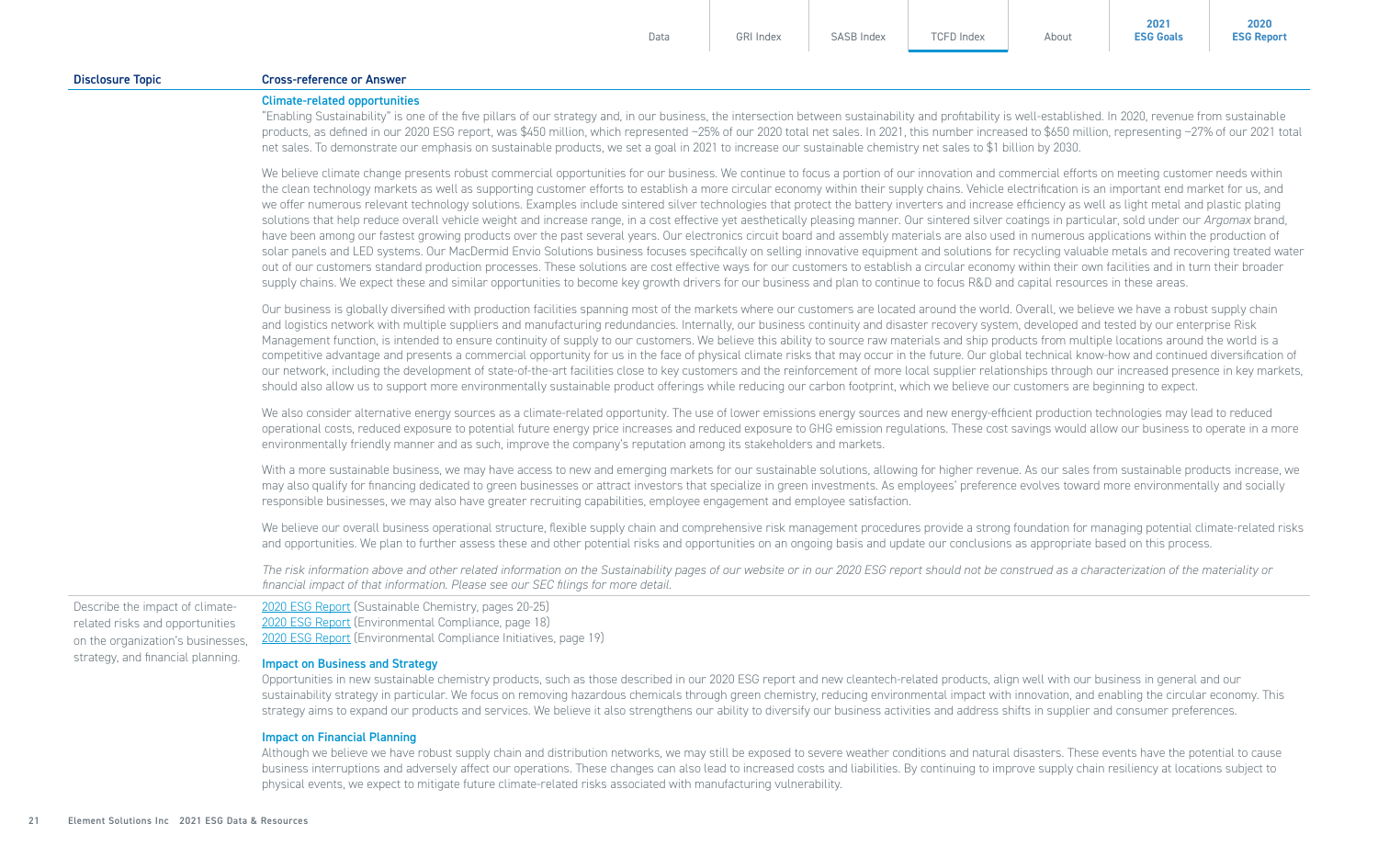|                                                                 | Data                                                                                                                                                                                                                                                                                                                                                                                                                                                                                                                                                                                                                                                                                                                                                                                                                                                                                                          | <b>GRI Index</b> | <b>SASB Index</b> | <b>TCFD Index</b> | About | <b>ESG Goals</b> | <b>ESG Report</b> |  |
|-----------------------------------------------------------------|---------------------------------------------------------------------------------------------------------------------------------------------------------------------------------------------------------------------------------------------------------------------------------------------------------------------------------------------------------------------------------------------------------------------------------------------------------------------------------------------------------------------------------------------------------------------------------------------------------------------------------------------------------------------------------------------------------------------------------------------------------------------------------------------------------------------------------------------------------------------------------------------------------------|------------------|-------------------|-------------------|-------|------------------|-------------------|--|
|                                                                 | The shifting demand of our customers toward more environmentally friendly products requires greater R&D focus on and expenses related to sustainable chemistry, or processes that have a<br>lower carbon footprint. This shift in customer preferences may lead to additional costs, but also increased revenue and enhanced competitive advantage. Consistent with our sustainable chemistry<br>strategy, we intend to focus on new revenue streams related to sustainable products and in 2022, announced our goal to more than double our 2020 net sales from sustainable products to over \$1<br>billion in total net sales by 2030.                                                                                                                                                                                                                                                                      |                  |                   |                   |       |                  |                   |  |
|                                                                 | We are also exposed to the risk of emerging and escalating carbon pricing regulations. Carbon pricing programs can significantly increase both energy costs and indirect expenses related to raw<br>materials used in our products and electricity required for operations. Using the market-based methodology outlined in the World Resource Institute's GHG protocol, we assess the Scope 1 and 2<br>emissions generated by our organization. Through this process, we measure the carbon emissions associated with the fuels we utilize for heating our buildings and backup generators (Scope 1)<br>and the electricity we purchase to power our operations (Scope 2). We are also proactive in the reduction of our emissions and in 2022, announced our goal to reduce our Scope 1 and Scope 2 GHG<br>emissions intensity by 25% per metric ton of production by 2030 from a 2020 base of 0.22 CO2e/MT. |                  |                   |                   |       |                  |                   |  |
|                                                                 | Additionally, other transition risks, such as potentially more stringent ESG-related regulations or policies, may result in greater operating costs, including increased expenses related to compliance,<br>higher insurance premiums, and the early retirement of assets/PPE; all of which could, in turn, result in greater capital expenditures and higher costs associated with alternative sources of energy<br>(e.g., PPA, solar panels). However, a significant increase in demand of cleantech products may also support revenue growth as our sustainable products are sold to a variety of cleantech industries,<br>such as electric vehicles and solar panels.                                                                                                                                                                                                                                     |                  |                   |                   |       |                  |                   |  |
|                                                                 | Although we have not yet quantified the details around the potential effects of climate change to our business, strategy, and financials, we have had qualitative discussions with major stakeholder<br>groups at the organization. The process of identifying our climate-related risks and opportunities was driven by our ESG Strategy Director, the SCSC and the ESG Committee considering the nature<br>of our businesses, the industries in which we operate and the markets we serve. Once identified and assessed, these climate-related risks and opportunities were presented to our functional leaders<br>in R&D, supply chain as well as a broader group of commercial leaders across the organization for further assessment and discussion.                                                                                                                                                     |                  |                   |                   |       |                  |                   |  |
| Describe the resilience of the                                  | 2020 ESG Report (Energy, Emissions and Climate Change, page 26)                                                                                                                                                                                                                                                                                                                                                                                                                                                                                                                                                                                                                                                                                                                                                                                                                                               |                  |                   |                   |       |                  |                   |  |
| organization's strategy, taking<br>into consideration different | We plan to conduct a climate scenario analysis to assess the climate-related risks and opportunities we identified for our business leveraging the TCFD recommendations.                                                                                                                                                                                                                                                                                                                                                                                                                                                                                                                                                                                                                                                                                                                                      |                  |                   |                   |       |                  |                   |  |
| climate-related scenarios.<br>including a 2°C or lower scenario | We intend to monitor and discuss potential changes to our strategy based on this assessment and as risks and opportunities evolve. In a business-as-usual scenario, the potential financial impact<br>of the risks related to our supply chain, high-risk locations, and emerging regulations may become more pressing. Similarly, opportunities related to our supply chain resilience, shift in consumer<br>preferences and access to new markets may become more tangible.                                                                                                                                                                                                                                                                                                                                                                                                                                 |                  |                   |                   |       |                  |                   |  |
|                                                                 | We believe our overall business operational structure, flexible supply chain and comprehensive risk management procedures provide a strong foundation for managing potential climate-related risks                                                                                                                                                                                                                                                                                                                                                                                                                                                                                                                                                                                                                                                                                                            |                  |                   |                   |       |                  |                   |  |

**2020** 

### RISK MANAGEMENT

Disclose how the organization identifies, assesses, and manages climate-related risks.

and opportunities.

| <b>Disclosure Topic</b>                                                                         | <b>Cross-reference or Answer</b>                                                                                                                                                                                       |
|-------------------------------------------------------------------------------------------------|------------------------------------------------------------------------------------------------------------------------------------------------------------------------------------------------------------------------|
| Describe the organization's<br>processes for identifying and<br>assessing climate-related risks | 2020 ESG Report (Energy, Emissions and Climate Change, pages 26-29)<br>2020 ESG Report (Sustainable Chemistry, pages 20-25)<br>2020 ESG Report (Governance and Compliance, pages 46-47)<br><b>Sustainability Goals</b> |

#### Identification of Climate-related Risks and Opportunities

The identification of our climate-related risks and opportunities is integrated into the company's risk management program and procedures designed to identify and assess global risks and opportunities to our business, including sustainability risks and potential new revenue streams related to sustainable chemistry. As part of this risk management system, our business units and global supply chain leaders are responsible for identifying, assessing, managing, and monitoring risks associated with their business area.

#### Assessment of Climate-related Risks

Climate-related risks may affect our operations. We are in the process of assessing these risks based on their magnitude, likelihood of impact, and potential financial impact. These impacts include the potential for increased costs and disruption or delays in manufacture or delivery to customers. Our assessment relies on management's evaluation of current events and our expectations regarding future developments.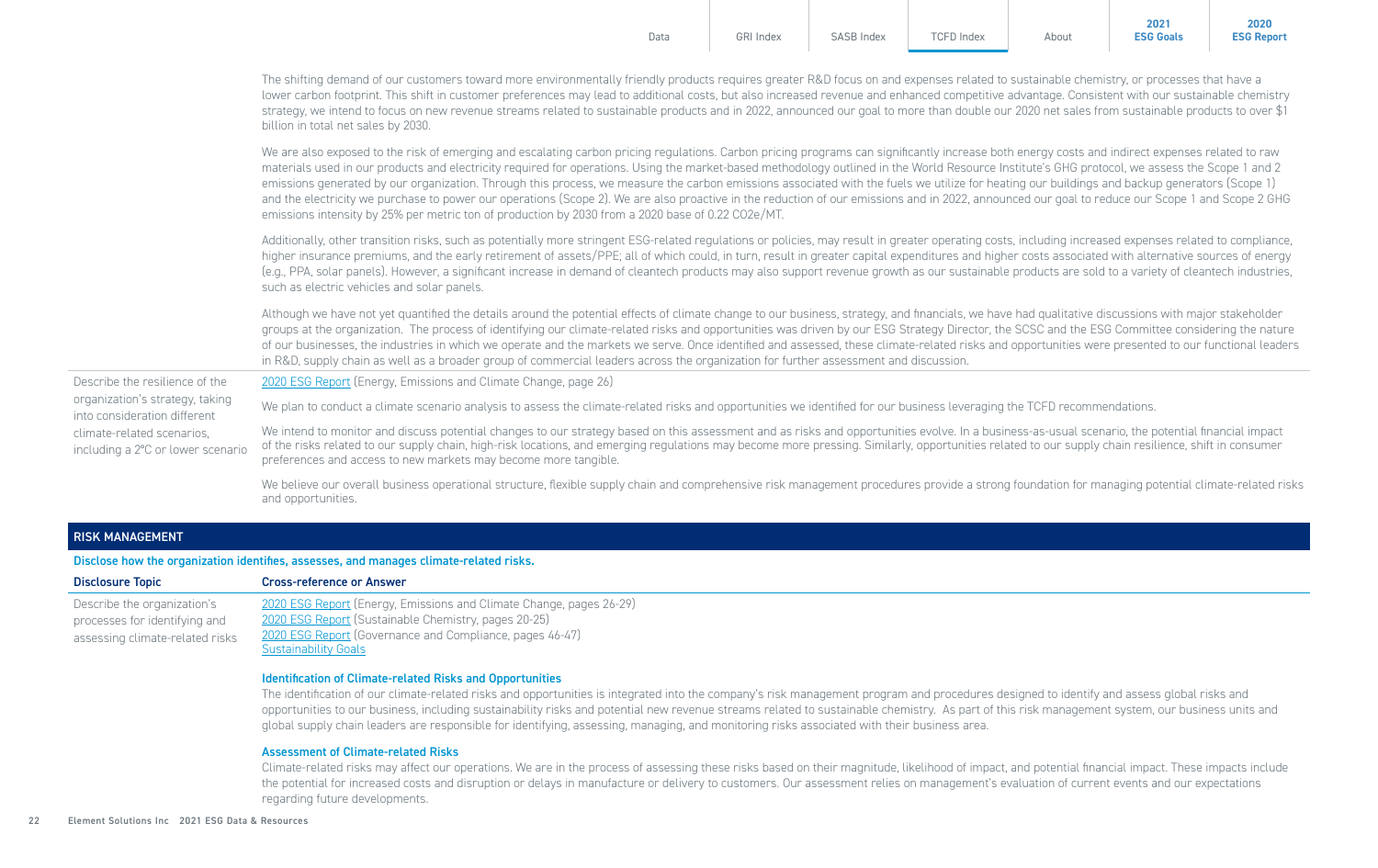| Describe the organization's<br>processes for managing climate-<br>related risks. | 2020 ESG Report (Sustainable Chemistry, pages 20-25)<br>2020 ESG Report (Environmental Compliance Initiatives, page 19)<br>2020 ESG Report (Energy and Emissions Reduction Initiatives, page 27)<br><b>Sustainability Goals</b>                                                                                                                                                                                                                                                                                                                                                                                                                                                                                                                                                                                                                                                                                                                                                                                                                                                                                                                                                                                                                                                                                                                                                                                                                                   |  |  |  |  |
|----------------------------------------------------------------------------------|-------------------------------------------------------------------------------------------------------------------------------------------------------------------------------------------------------------------------------------------------------------------------------------------------------------------------------------------------------------------------------------------------------------------------------------------------------------------------------------------------------------------------------------------------------------------------------------------------------------------------------------------------------------------------------------------------------------------------------------------------------------------------------------------------------------------------------------------------------------------------------------------------------------------------------------------------------------------------------------------------------------------------------------------------------------------------------------------------------------------------------------------------------------------------------------------------------------------------------------------------------------------------------------------------------------------------------------------------------------------------------------------------------------------------------------------------------------------|--|--|--|--|
|                                                                                  | ESI's climate-related monitoring and management strategies and initiatives include:<br>Engaging in business continuity planning throughout the year to respond to potential impacts to our personnel and operations<br>Enhancing supply chain resilience with multiple sources of raw materials and manufacturing redundancies<br>Utilizing business disruption insurance to help mitigate the impact of a variety of disruptive events. For example, our global property insurance program addresses physical damage resulting<br>from certain severe-weather events or natural disasters, and our global stock throughput insurance programs cover losses of raw materials or finished goods while stored or in transit<br>Proactively monitoring registration and compliance requirements as they develop<br>Increasing implementation of ISO 14001 Environmental Management Systems, with 87% of our facilities ISO 14001 certified in 2021<br>Conducting periodic internal environmental compliance audits at our U.S. and international sites by our Corporate Environmental Health & Safety (EH&S) group and our local EH&S managers,<br>with a goal of auditing of each site at least once every three years<br>Entering into energy efficiency partnership - In 2020, we entered into a 5-year management partnership with Siemens Industry, Inc. for the centralized collection, audit and analysis of key<br>energy performance data at our facilities |  |  |  |  |
|                                                                                  | While it is difficult to predict when a crisis or climate-related business disruption may occur, our risk management and business continuity procedures are designed to address a variety of disruptive<br>scenarios. In addition to business continuity testing, our ongoing environmental audits are designed to help us identify and remediate gaps in our risk management process. As it relates to regulatory<br>risks, the SCSC and our EH&S group work with our businesses to track environmental policy changes and where necessary, model scenarios and learn from case studies. If and when risks<br>materialize, relevant subject matter experts will be engaged to address these risks and their potential impact. These working groups are identified as the first and second lines of response, and exist<br>both at the supply chain and corporate levels. Issues and mitigating responses are communicated to our organizational leaders and to our Board of Directors as needed.                                                                                                                                                                                                                                                                                                                                                                                                                                                                 |  |  |  |  |
| Describe how processes for<br>identifying, assessing, and                        | 2020 ESG Report (Governance and Compliance, pages 46-47)<br>Nominating and Policies Committee Charter                                                                                                                                                                                                                                                                                                                                                                                                                                                                                                                                                                                                                                                                                                                                                                                                                                                                                                                                                                                                                                                                                                                                                                                                                                                                                                                                                             |  |  |  |  |
| managing climate-related<br>risks are integrated into the                        | Sustainability and climate-related risks are part of our company-wide risk management assessment program. This program is used to identify, assess, quantify, and respond to a comprehensive<br>est of sigles in an integrated and infermed faction. To inform all accordances all monograment works with a kidat mother superior to identify and glangetorize levy sigles that the state that the                                                                                                                                                                                                                                                                                                                                                                                                                                                                                                                                                                                                                                                                                                                                                                                                                                                                                                                                                                                                                                                                |  |  |  |  |

set of risks in an integrated and informed fashion. To inform our risk assessment, our management works with subject matter experts to identify and characterize key risks that may affect the organization's business activities. Periodically, we conduct a Business Impact Analysis survey that helps us understand the risks our supply chain may be exposed to. Our ESG Committee engages more specifically in the identification of ESG-related risks, including those specific to climate change. With respect to risks identified as critical, each corporate department and geography in which we operate has a designated team responsible for emergency response and business recovery. Training, maintenance, compliance, and planning are all incorporated into our risk management and business continuity planning and processes.

[Data](#page-1-0) [GRI Index](#page-7-0) [SASB Index](#page-16-0) [TCFD Index](#page-18-0) [About](#page-24-0)

**2021 [ESG Goals](https://elementsolutionsinc.com/sites/default/files/2022-02/Sustainability%20Goals%20-%20Final.pdf)**

**2020 [ESG Report](https://elementsolutionsinc.com/sites/default/files/2021-08/ElementSolutions2020ESGReport3-5.pdf)**

Our Board of Directors is also actively involved in the oversight of risks, including overall strategy and management of key risks the company faces. Updates on our risk assessment and management process are provided to the Board on an annual basis, or more frequently as the need arises.

#### METRICS & TARGETS

organization's overall risk

management.

Disclose the metrics and targets used to assess and manage relevant climate-related risks and opportunities where such information is material.

| <b>Disclosure Topic</b>            | <b>Cross-reference or Answer</b>                                                                                                                                                                                                                                                                                                                                                                                                                                                                                                                        |
|------------------------------------|---------------------------------------------------------------------------------------------------------------------------------------------------------------------------------------------------------------------------------------------------------------------------------------------------------------------------------------------------------------------------------------------------------------------------------------------------------------------------------------------------------------------------------------------------------|
| Disclose the metrics used by the   | 2020 ESG Report (Energy, Emissions and Climate Change, page 26)                                                                                                                                                                                                                                                                                                                                                                                                                                                                                         |
| organization to assess climate-    | 2020 ESG Report (Environmental Compliance, page 18)                                                                                                                                                                                                                                                                                                                                                                                                                                                                                                     |
| related risks and opportunities    | <b>Energy and Emissions page 3</b>                                                                                                                                                                                                                                                                                                                                                                                                                                                                                                                      |
| in line with its strategy and risk |                                                                                                                                                                                                                                                                                                                                                                                                                                                                                                                                                         |
| management process.                | On a quarterly basis, we review environmental data including Scope 1 and Scope 2 GHG emissions generated by our organization. Scope 1 emissions include direct emissions from sources owned or<br>controlled by the company. We track emissions data containing Scope 2 (indirect) emissions using the market-based methodology outlined in the World Resource Institute's GHG protocol. The table<br>below presents a few of the metrics we use to monitor our environmental footprint, including energy consumption and energy consumption intensity. |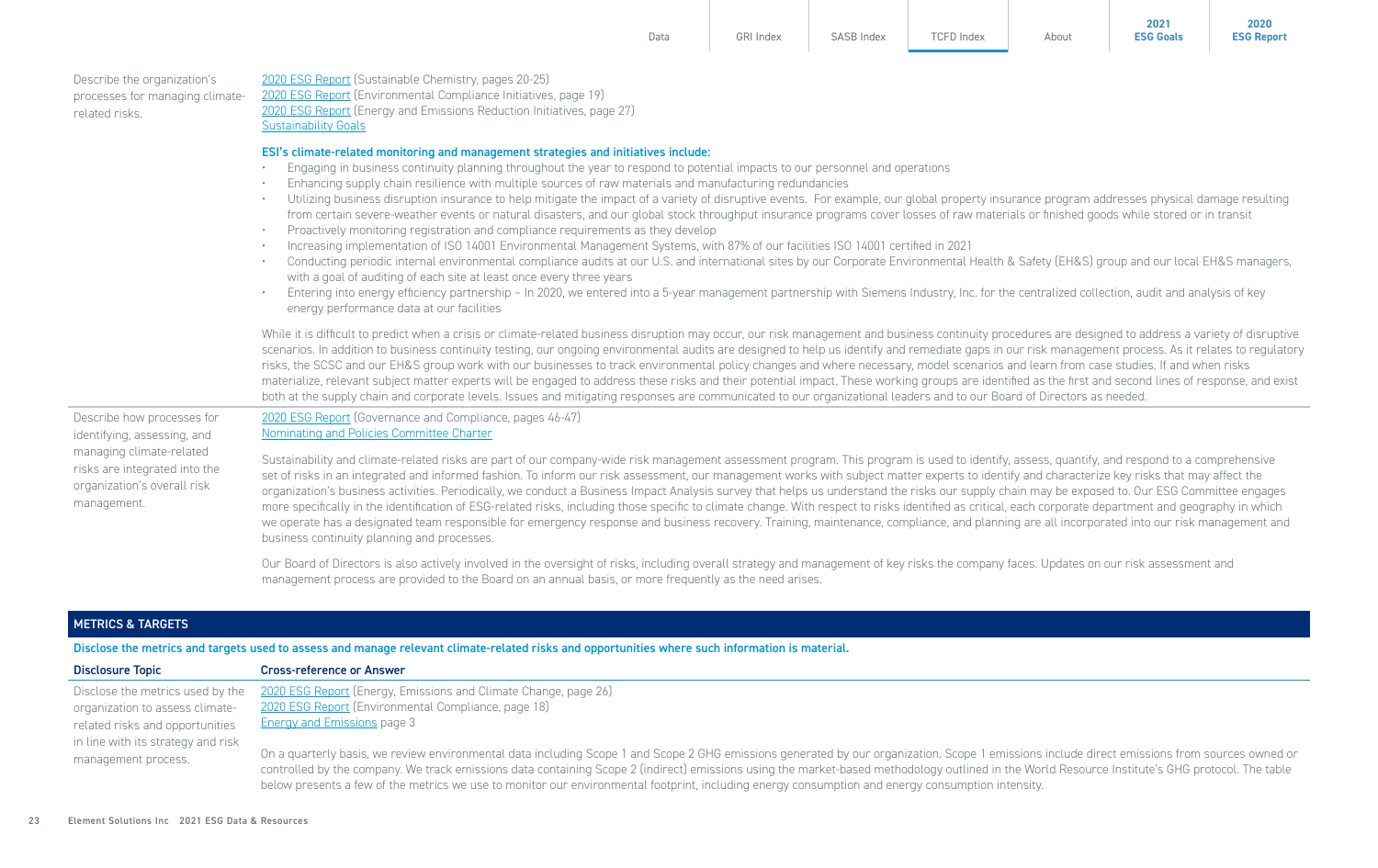| Data | <b>GRI Index</b> | <b>SASB Index</b> | <b>TCFD Index</b> | About | 2021<br><b>ESG Goals</b> | 2020<br><b>ESG Report</b> |
|------|------------------|-------------------|-------------------|-------|--------------------------|---------------------------|
|      |                  |                   |                   |       |                          |                           |

In the US, for example, in 2020 we entered into a 5-year energy efficiency partnership with Siemens Industry, Inc. to centrally collect, audit and analyze our key energy performance. We plan to globalize this agreement in the future. We also monitor other energy efficiency and renewable energy projects, physical climate risks associated with our sites, and regulatory changes associated with climate change with the help of our EH&S team, and the SCSC.

| <b>Metric</b>                                                | <b>Performance</b> |
|--------------------------------------------------------------|--------------------|
| Total Emissions Intensity (MT CO2e per MT of Production)     | 0.21 MT CO2e/MT    |
| Total Energy Consumed (GJ)                                   | 474.175 GJ         |
| Total Energy Consumption Intensity (GJ per MT of Production) | 2.37 GJ/MT         |
| Total Renewable Energy Sourced or Generated (GJ)             | 29.500 GJ          |
| Renewable Energy as a % of Total Energy Consumed             | 6.2%               |

Disclose Scope 1, Scope 2, and, if appropriate, Scope 3 greenhouse gas (GHG) emissions, and the related risks. [2020 ESG Report](https://elementsolutionsinc.com/sites/default/files/2021-08/ElementSolutions2020ESGReport3-5.pdf#page=27) (Energy, Emissions and Climate Change, page 26) [Energy & Emissions](#page-2-0) page 3

#### ESI's 2021 GHG performance:

We review our emissions data containing Scope 2 (indirect) emissions using the market-based methodology outlined in the World Resource Institute's GHG protocol. The data below represents our full 2021 performance, from  $1/1/2021$  to  $12/31/2021$ . We review our performance on a quarterly basis. We are in the process of collecting information about our Scope 3 emissions and intend to incorporate this data into our disclosures in the future.

| <b>Metric</b>                  | Performance |
|--------------------------------|-------------|
| Scope 1 (MT of CO2e)           | 13.050 MT   |
| Scope 2 (MT of CO2e)           | 28.400 MT   |
| Total Scope 1 & 2 (MT of CO2e) | 41.450 MT   |

Describe the targets used by the organization to manage climaterelated risks and opportunities and performance against targets.

#### [Sustainability Goals](https://elementsolutionsinc.com/sites/default/files/2022-02/Sustainability%20Goals%20-%20Final.pdf)

[2020 ESG Report](https://elementsolutionsinc.com/sites/default/files/2021-08/ElementSolutions2020ESGReport3-5.pdf#page=21) (Sustainable Chemistry, pages 20-25)

In 2022, we announced our 2030 goal to reduce our Scope 1 and Scope 2 GHG emissions intensity by 25% per metric ton of production from a 2020 base of 0.22 CO2e/MT. We intend to monitor progress against this goal on a quarterly basis.

We set our 2030 GHG emissions goal by working closely with the SCSC to understand the concentration of our footprint across our sites, and the feasibility of lowering our Scope 1 and Scope 2 emissions. The SCSC conducted market research and benchmarking analysis against peer companies to understand best practices for setting emissions targets. A subset of the SCSC was tasked to report findings to the ESG Committee and conduct further analysis to determine the feasibility of pursuing our 2030 goal under a variety of different strategies.

Following discussions with leadership, we also set a target related to our sustainable chemistry revenues. More specifically, in 2022, we announced our goal to more than double our 2020 net sales from sustainable products, as defined in our 2020 ESG report, to over \$1 billion in total net sales by 2030. We believe clean tech is a growth area for our business and this goal emphasizes our commitment to a more sustainable product offering.

This 2030 goal excludes the impact of our 2021 and 2022 acquisitions, namely H.K. Wentworth Limited, Coventya Holding SAS and HSO Herbert Schmidt GmbH & Co. KG and their respective subsidiaries. We intend to assess the materiality and scope of the GHG emissions of these additional sites as appropriate.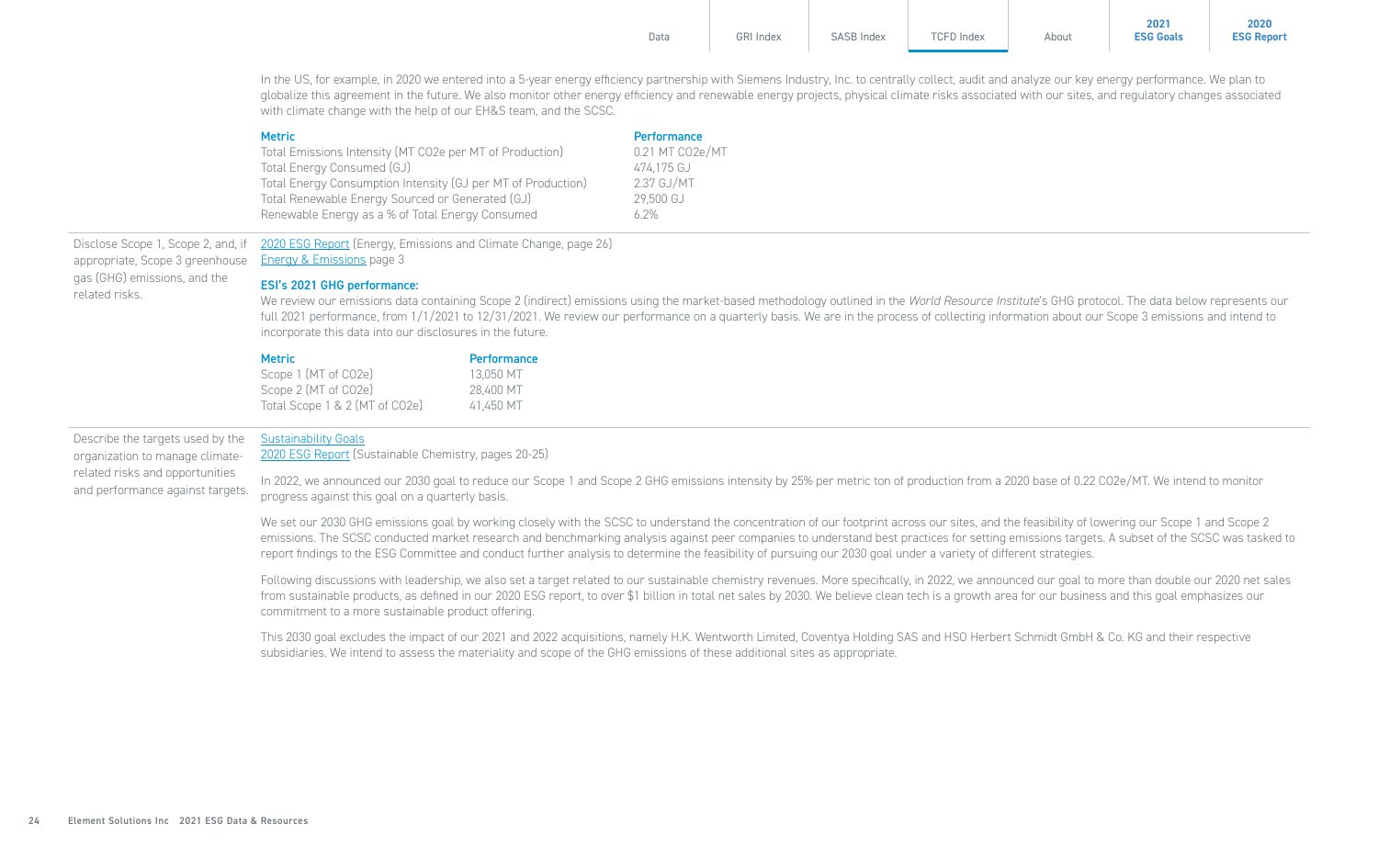## <span id="page-24-0"></span>About This Update

Unless otherwise noted, this 2021 ESG Data & Resources (the "2021 ESG Update") supplement covers the period of January 1, 2021 to December 31, 2021 and provides updated and supplemental qualitative and quantitative information with respect to certain key ESG topics described in our 2020 ESG report, which can be found on our [Sustainability Website.](https://elementsolutionsinc.com/sustainability) 

We intend to continue to report on ESG matters and progress toward our 2021 Sustainability Goals going forward. For additional information, see our Sustainability [Goals.](https://elementsolutionsinc.com/sites/default/files/2022-02/Sustainability%20Goals%20-%20Final.pdf)

#### Update Boundaries

In this 2021 ESG Update, the terms "Element Solutions," "we," "us," "our," "ESI," and the "company," refer to Element Solutions Inc, a Delaware corporation, and its consolidated subsidiaries, taken as a whole, unless the context otherwise indicates.

Our updated environmental data includes 39 of our 60 manufacturing facilities (excluding one de minimis site and facilities acquired in 2019, 2020 and 2021), including on-site labs, offices and warehouses. Standalone warehouses, labs, offices and other structures are not included at this time. We acquired 15 new facilities in 2021 as part of the acquisitions of the H.K. Wentworth and Coventya Holding groups in May and September 2021, respectively. The integration of our acquired businesses remains on-going and we expect to incorporate their ESG data in the near future.

Our updated social data is based on our 5,310 full time employees as of December 31, 2021.

#### Reporting Guidelines and Content

We prepared this 2021 ESG Update leveraging the GRI Standards (Core option), the SASB Chemicals Industry Standards and the TCFD Recommendations. Our 2021 ESG data and GRI, SASB and TCFD indexes may be found prior to this page.

Our 2021 TCFD Index, which marks the first time we are reporting following the TCFD Recommendations format, demonstrates our commitment to providing transparency on our approach to managing climate-related risks and opportunities across our businesses.

#### Reporting Uncertainties

Non-financial information is subject to measurement uncertainties resulting from limitations inherent in the nature and the methods used for determining such data. The selection of different, but acceptable measurement techniques can result in materially different measurements. The precision of different measurement techniques may also vary.

Unless the context otherwise indicates or requires, all our product names, trade names, trademarks, service marks or logos used or referenced in this 2021 ESG Update are part of the company's intellectual property, although the "©" and "TM" trademark designations may have been omitted. All rights to such intellectual property are reserved.

#### Special Note Regarding Forward-Looking Statements

This 2021 ESG Update includes "forward-looking statements" (including within the meaning of the Private Securities Litigation Reform Act of 1995) with respect to current and future potential implications of corporate social responsibility and sustainability topics and other statements that are not historical facts. These forward-looking statements will often contain words such as "expect," "anticipate," "project," "will," "should," "believe," "intend," "plan," "assume," "estimate," "predict," "seek," "continue," "outlook," "may," "might," "aim," "can have," "likely," "potential" "target," "hope,"

"goal," "priority," "guidance," "confident," "committed," "designed" or "strive" and variations of such words and similar expressions. These statements should be evaluated with caution considering the many risks and uncertainties inherent in our business that could cause actual results and events to differ materially from those stated or implied in these forward-looking statements. Such forward-looking statements are based on expectations, assumptions, estimates and other projections about the company with respect to future events and/or financial performance, and are believed to be reasonable, though are inherently uncertain and difficult to predict. Such projections are based on the assessment of information available to the company as of the date of this 2021 ESG Update and we do not undertake any obligations to provide any further updates. Actual results of the company may differ materially from any future results expressed or implied in the forward-looking statements if one or more of these underlying projections prove to be inaccurate or are unrealized.

**2021 [ESG Goals](https://elementsolutionsinc.com/sites/default/files/2022-02/Sustainability%20Goals%20-%20Final.pdf)**

**2020 [ESG Report](https://elementsolutionsinc.com/sites/default/files/2021-08/ElementSolutions2020ESGReport3-5.pdf)**

There can be no assurance that our expectations or the forwardlooking statements included in this 2021 ESG Update will prove to be correct. Any public statements or disclosures by the company following this 2021 ESG Update that modify or impact any of the forward-looking statements contained in or accompanying this 2021 ESG Update will be deemed to modify or supersede such outlook or other forward-looking statements. These forward-looking statements speak only as of the time of such statements and we do not undertake or plan to update or revise them, whether as a result of new or more information becoming available, changes in expectations, assumptions, estimates or results, future events or otherwise.